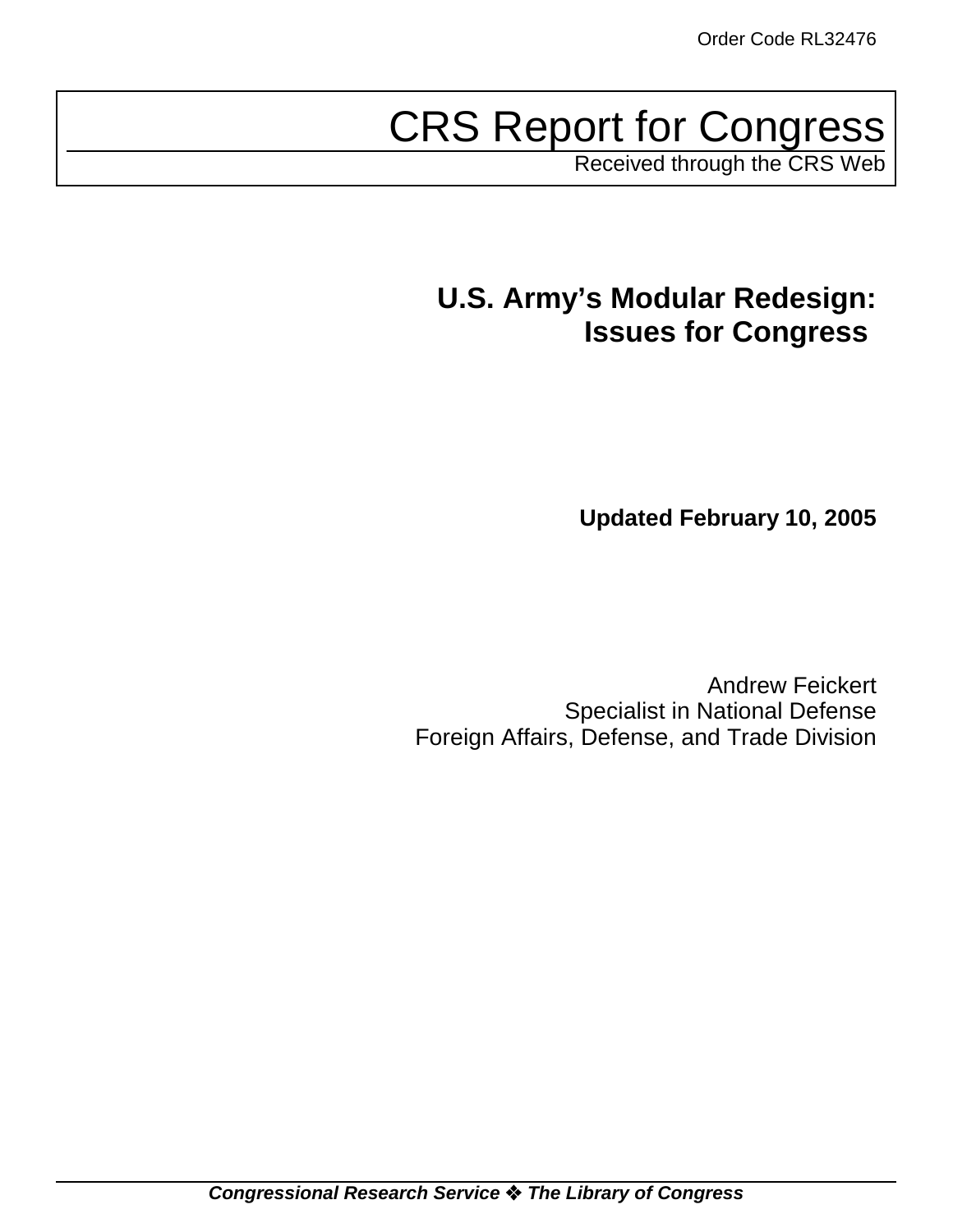# U.S. Army's Modular Redesign: Issues for Congress

#### **Summary**

In what the Army describes as the "most significant Army restructuring in the past 50 years," the Army intends to redesign its current 10 active duty division force to a 43 or 48 brigade-level unit of action or UA force by FY2007. The Army National Guard will also redesign its force structure in a similar fashion. While the Army cites the need for a more responsive, deployable, joint, and expeditionary force, others suggest that the primary reason for redesign is the ever increasing long term troop requirements to support the Global War on Terrorism (GWOT). The addition of up to 15 additional active duty and a yet to be finalized number of Army National Guard brigade-sized UAs could provide an additional force pool of deployable units to ease the burden on units presently deployed, and possibly to shorten the length of time that units are deployed on operations. The Army has two other concurrent initiatives underway which it considers inextricably linked to its brigade-centric redesign — restructuring to create new "high demand" units and stabilizing the force. Both initiatives involve substantial policy, organizational, and personnel changes from FY2004 - FY2009.

Many experts believe that modular redesign, selective restructuring, and stabilizing of the Army are prudent actions that should provide the Army with additional deployable units and also eventually bring stability to soldiers and their families. As long as no additional significant long term troop commitments arise, many feel that these initiatives could help ease the stress on both the active and reserve forces. While the Army has some specific planning and cost information for converting its combat forces, some analysts suggest that more needs to be done for support units of action both in the active Army and the reserves. This planning is considered crucial in light of evidence suggesting that the Army may have to contend with personnel and selected equipment shortages which could impede plans to build this new force. Some analysts and government officials also question the viability of the Army's Future Combat System (FCS) which is intended to be the focal point of the so-called Future Forces. The Army contends that the FCS will enable the UAs to be even more deployable, effective, lethal, and manpower efficient than current redesigned units of action.

Restructuring and stability also raise a number of concerns. Some experts suggest that the Army will have to significantly change how officers and soldiers are trained and note that there does not appear to be a master plan dealing with training and its associated costs. Where these new units of action will eventually be based is also of interest to many analysts. In addition to the costs associated with basing forces, there are questions about how this re-basing strategy will enhance deployability and how changes to Army bases could effect local communities. With a number of active duty brigades already converted to the UA structure and headed for deployment to Iraq, the  $109<sup>th</sup>$  Congress might examine how effectively these new UAs perform in an operational setting and how the Army's plans to convert additional brigades to UAs are progressing. This report will be updated.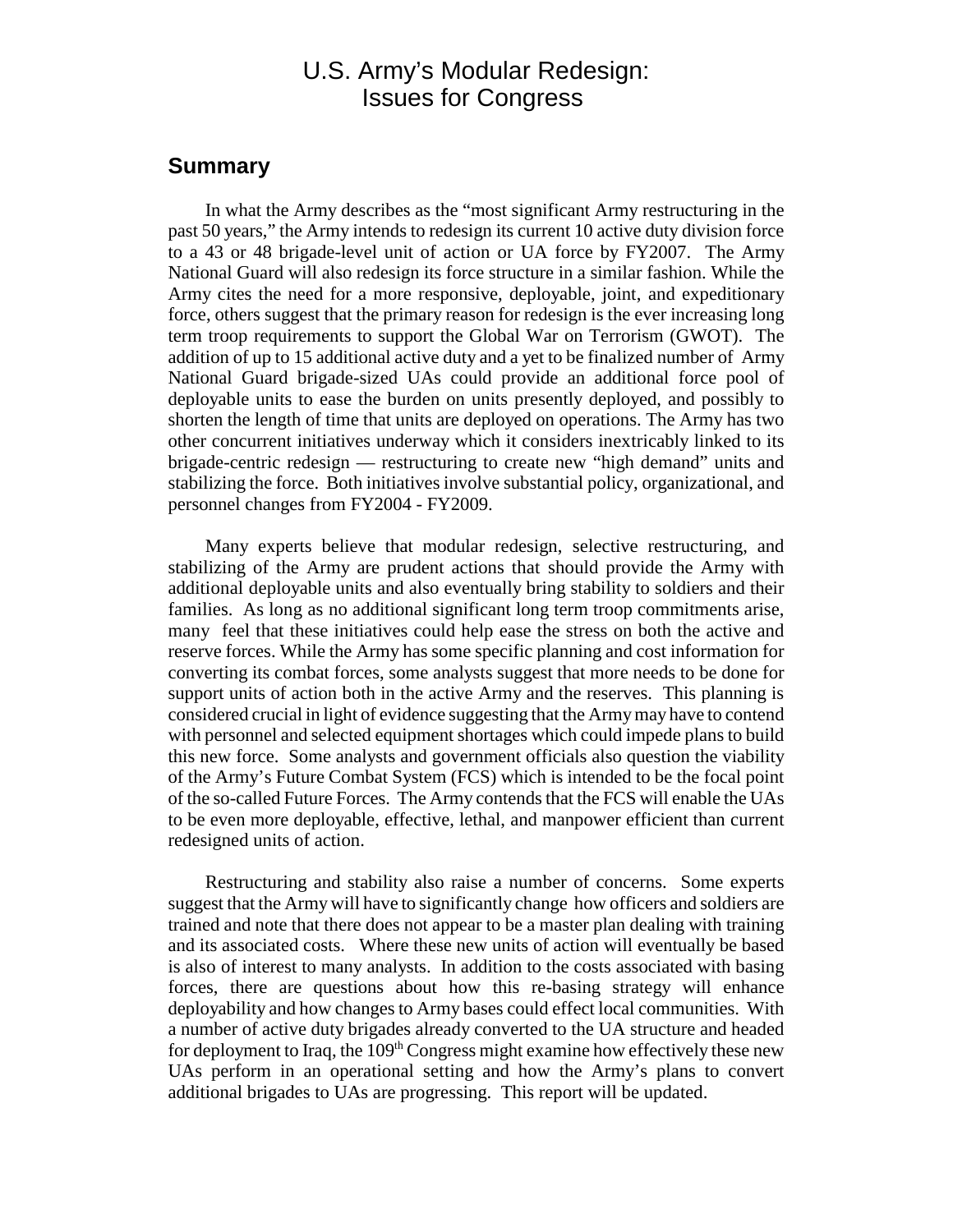# **Contents**

| The Army's Objective Force $\dots \dots \dots \dots \dots \dots \dots \dots \dots \dots \dots \dots$ |
|------------------------------------------------------------------------------------------------------|
| Where the Army is Committed $\dots \dots \dots \dots \dots \dots \dots \dots \dots \dots \dots$      |
| What Additional Manpower Will Be Required?  14                                                       |
|                                                                                                      |
|                                                                                                      |
|                                                                                                      |
|                                                                                                      |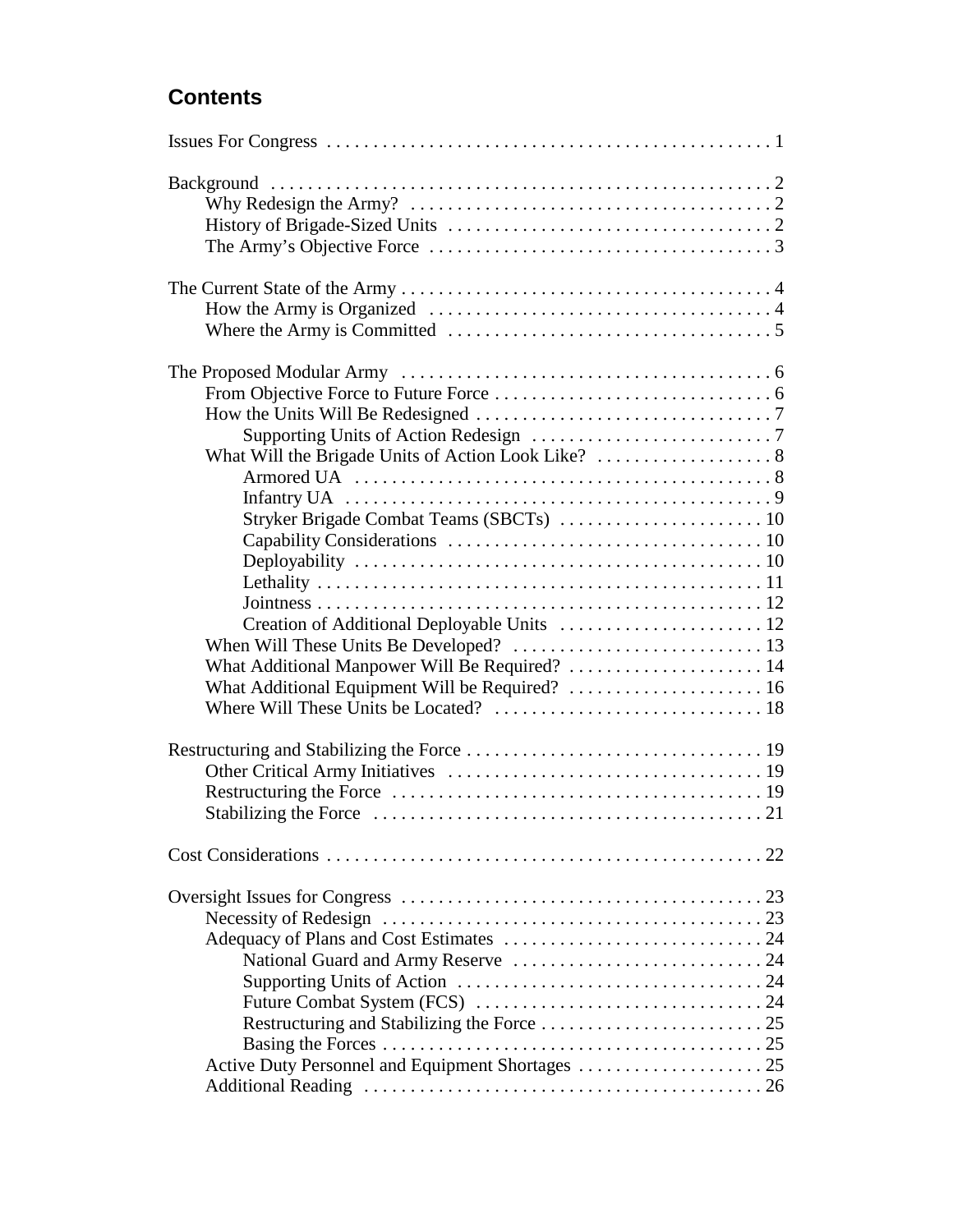# **List of Tables**

| Table 2. Army's Development Plan for                         |  |
|--------------------------------------------------------------|--|
|                                                              |  |
| Table 3. Additional Personnel Required by Unit to Convert to |  |
|                                                              |  |
|                                                              |  |
|                                                              |  |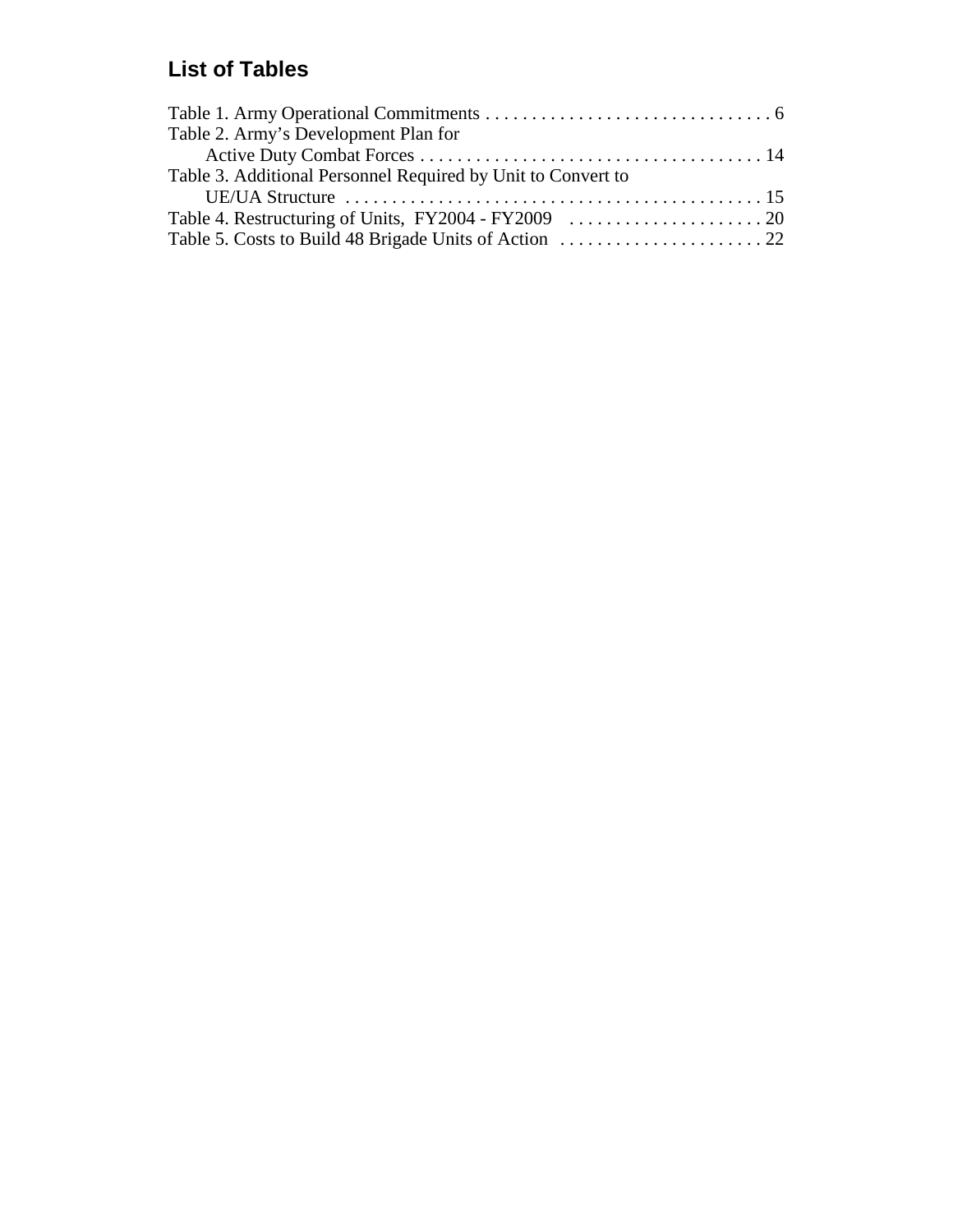# U.S. Army's Modular Redesign: Issues for Congress

# **Issues For Congress**

The United States Army is undertaking a total organizational redesign of its combat and associated support units in the midst of the Global War on Terror (GWOT) to better meet current and future operational requirements. This redesign effort, as well as associated restructuring and stabilization initiatives, are deemed important by proponents as they are intended to sustain both the active and reserve Army through a potentially long term, manpower and resource intensive war on terror.

The overall issue facing Congress is the necessity of such a radical redesign and the adequacy of the Army's plan to accomplish its stated objectives. Also of critical importance is the completeness of the Army's proposed budget requirements to fund these initiatives. Key oversight questions can be summarized as:

- Is this redesign necessary or desirable?
- ! If so, does the Army have adequate and realistic plans in place to accomplish its objectives?
- Has the Army captured the total costs of this effort and have these cost projections been shared with Congress?
- ! Will the Army have the required manpower, equipment, and appropriate basing to facilitate this change?

Congress' decisions on these and other related issues could have significant implications for U.S. national security, Army funding requirements, and future congressional oversight activities. This report addresses the U.S. Army's redesign of its current force structure, based on large divisions, into one based on brigadelevel modular "units of action"  $(UA)$ .<sup>1</sup> As part of this plan, the Army's decision to restructure and stabilize the force will also be addressed.

<sup>&</sup>lt;sup>1</sup> According to Department of the Army Pamphlet 10-1, "Organization of the United States Army," dated June 14, 1994, a division consists of approximately 10,000 to 18,000 soldiers and a brigade consists of approximately 3,000 to 5,000 soldiers.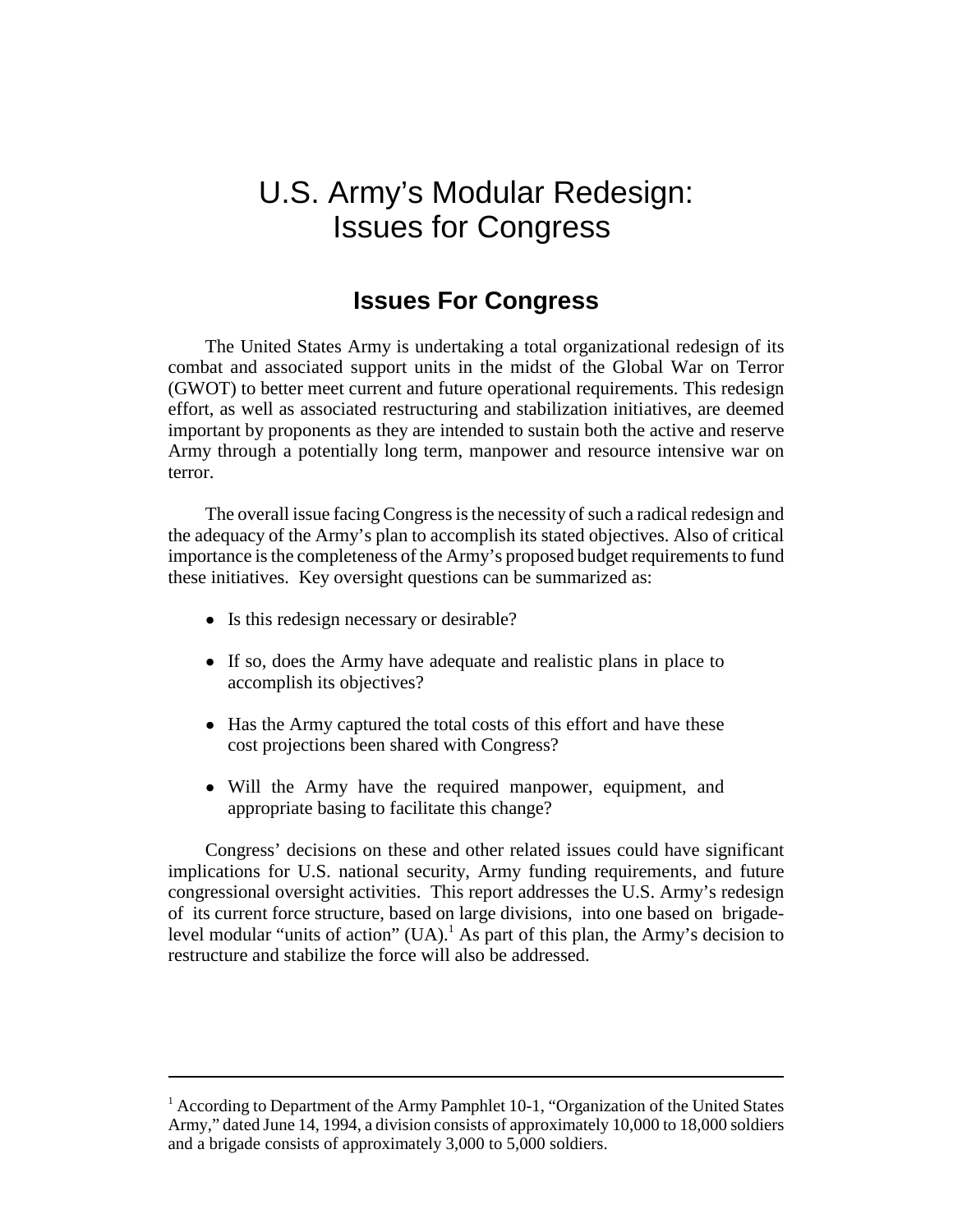#### **Background**

#### **Why Redesign the Army?**

In what the Army describes as the "most significant Army restructuring in the past 50 years,"<sup>2</sup> the Army intends to redesign its current 10 active duty division force to a 43 or  $48<sup>3</sup>$  brigade-level unit of action or UA force by FY2007.<sup>4</sup> The Army National Guard will also redesign its force structure in a similar fashion. While the Army cites the need for a more responsive, deployable, joint, and expeditionary force,<sup>5</sup> others suggest that the primary reason for redesign is the ever increasing long term troop requirements to support the Global War on Terrorism (GWOT). The addition of up to 15 additional active duty, and an undetermined number of Army National Guard brigade-sized UAs as a result of this redesign is intended to provide an additional force pool of deployable units to ease the burden on units presently deployed, and possibly to shorten the length of time that units are deployed on operations.

Of the active Army's current 34 brigades, around 22 of these brigades are currently deployed on operations.<sup>6</sup> Recent Department of Defense (DOD) announcements and press reports that a brigade task force from the  $2<sup>nd</sup>$  Infantry Division in Korea and the Opposing Force Unit from the Army's National Training Center at Ft. Irwin, California, the  $11<sup>th</sup>$  Armored Cavalry Regiment, will also be deployed, will raise the number of deployed brigades even higher.<sup>7</sup> Some experts cite the deployment of these two particular units, which in the past had not been considered part of the "deployable Army," as further evidence that the Army has almost exhausted its pool of active duty units available to fulfill the Army's commitments.

#### **History of Brigade-Sized Units**

Since World War II (1941-1945), the largest permanently-organized combat unit of the Army has been the division of 10,000-18,000 soldiers, commanded by a major

6 From a discussion with the Army Staff's Modernization Office (G-8), July 16, 2004.

<sup>&</sup>lt;sup>2</sup> From a draft Army briefing to President Bush on "Building Army Capabilities," Jan. 28, 2004.

<sup>&</sup>lt;sup>3</sup> According to "The Army Campaign Plan (Unclassified)," The Department of the Army, Mar. 31, 2004, the Army plans on making the decision on 43 or 48 UAs by January 2006 based on factors such as the combatant commander's needs, affordability, and how operations in Afghanistan and Iraq are progressing.

<sup>&</sup>lt;sup>4</sup> From a Department of the Army briefing to the media on "Building Army Capabilities," Feb. 17, 2004.

<sup>5</sup> John A. Bonin and Telford E. Cisco, "The Modular Army," *Military Review,* March-April 2004, p. 21.

<sup>7</sup> From "U.S. Forces Will Remain Robust in Korea," by Jim Garamone, *American Forces Press Service,* May 21, 2004, and "Army Plans to Send OPFOR Troops to Iraq," by Dave Moniz and John Diamond, *USA Today,* May 25, 2004.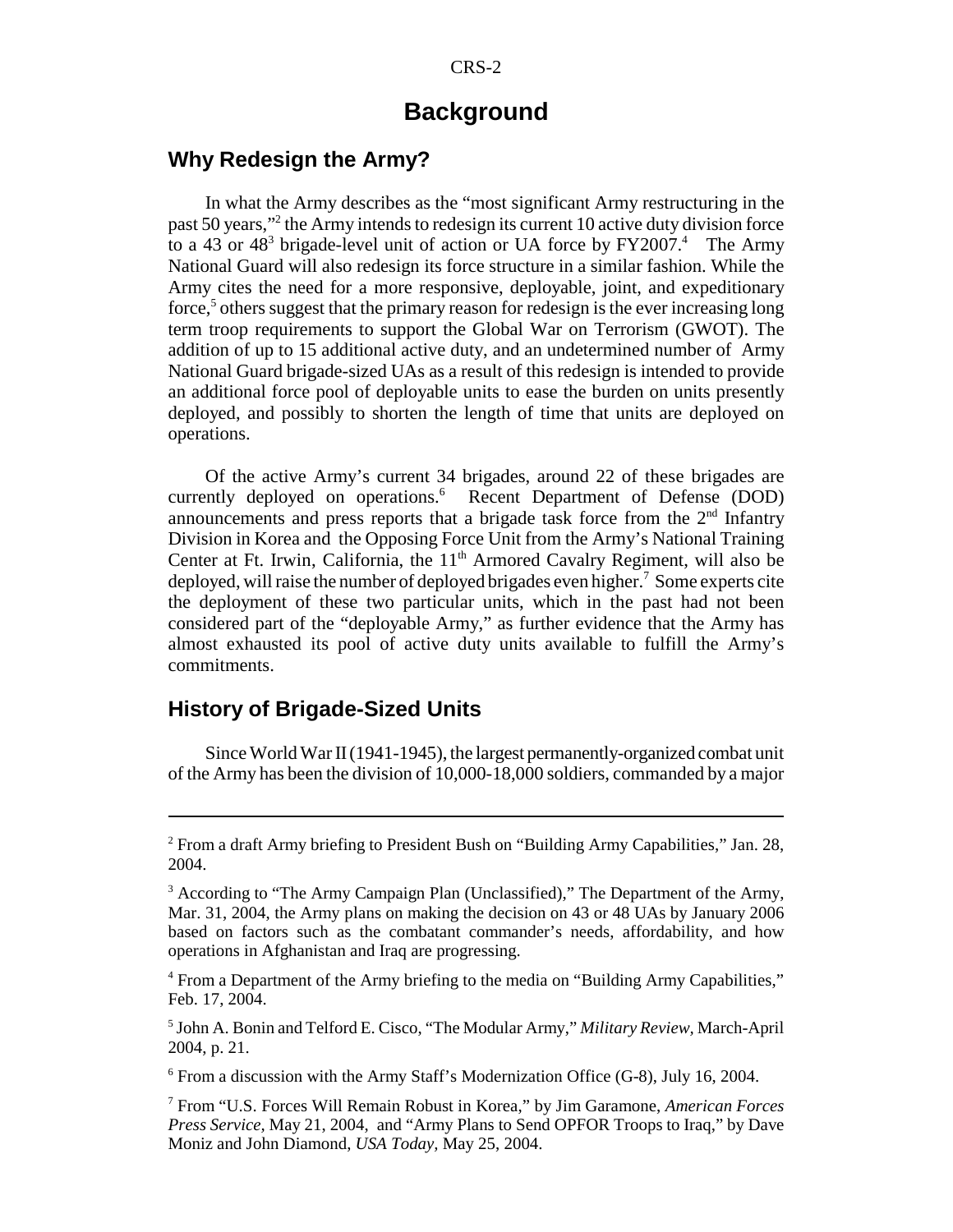general (an officer usually in his early to mid-50s with around 30 years of military service). Divisions in turn are composed of three smaller units initially termed regiments, but since the early 1960s, known as brigades, with 3,000 to 5,000 soldiers, plus several smaller logistical and administrative support units. Brigades are commanded by colonels, who are usually in their mid-40s and have 22-25 years of service.

In recent years, primarily due to criticism that the Army was becoming less relevant because of its inability to deploy forces rapidly and effectively,<sup>8</sup> the Army began re-visiting brigade-sized forces as a means to rapidly project power. Colonel Douglas A. Macgregor's 1997 book *Breaking the Phalanx: A New Design for Landpower in the Twenty-First Century*, was seen by many analysts as a catalyst for serious debate within the Army about redesigning what many considered to be an outmoded, Cold War-focused Army. Macgregor's controversial approach advocated reorganizing the Army into a number of mobile combat groups consisting of 4,000 to  $5,000$  soldiers.<sup>9</sup>

#### **The Army's Objective Force**

In November 2001 the then Chief of Staff of the Army (CSA), General Eric Shinseki, introduced the Army's transformation strategy which was intended to convert all of the Army's divisions (called Legacy Forces) into new organizations called the Objective Force. As part of this transformation, the Army adopted the Future Combat System (FCS) as a major acquisition program to equip the Objective Force.<sup>10</sup> The FCS program has been described as an ambitious, multi-year effort to develop and procure "an array of manned and unmanned ground vehicles and unmanned aircraft and sensors and tie them together with a secure digital network."11 In addition to a family of lighter combat vehicles, the FCS program also includes equipment for individual soldiers as well as new intelligence and fire support assets. Reported current Pentagon estimates that buying all associated FCS systems could

<sup>&</sup>lt;sup>8</sup> Many experts consider the Army's 1999 controversial Task Force Hawk deployment to Kosovo and Albania as the event that triggered the Army's transformation. Reportedly, the Army deployed a unit consisting of units from different divisions that had never trained together commanded by a command and control organization that was unable to conduct joint operations. The most often cited criticism was that it took the Army more than 30 days to deploy 28 Apache attack helicopters from their bases in Germany to Albania and when they finally arrived, they were unable to conduct combat operations due to training and equipment deficiencies. The task force also consisted of mechanized maneuver and support elements competing for limited air lift insertion capabilities.

<sup>9</sup> From Colonel Douglas A. Macgregor's, "Breaking the Phalanx: A New Design for Landpower in the Twenty-First Century," 1997.Colonel Macgregor has continued to develop his concepts in "Transformation Under Fire: Revolutionizing How America Fights,' 2003.

<sup>&</sup>lt;sup>10</sup> James Jay Carafano, "The Army Goes Rolling Along: New Service Transformation Agenda Suggests Promise and Problems," *Heritage Foundation,* Feb. 23, 2004, p. 5.

<sup>11</sup> Nathan Hodge, "Leaning Towards Tracks, Army Weighs FCS Vehicle Design," *Defense Today,* Vol. 25, No. 75, June 1, 2004.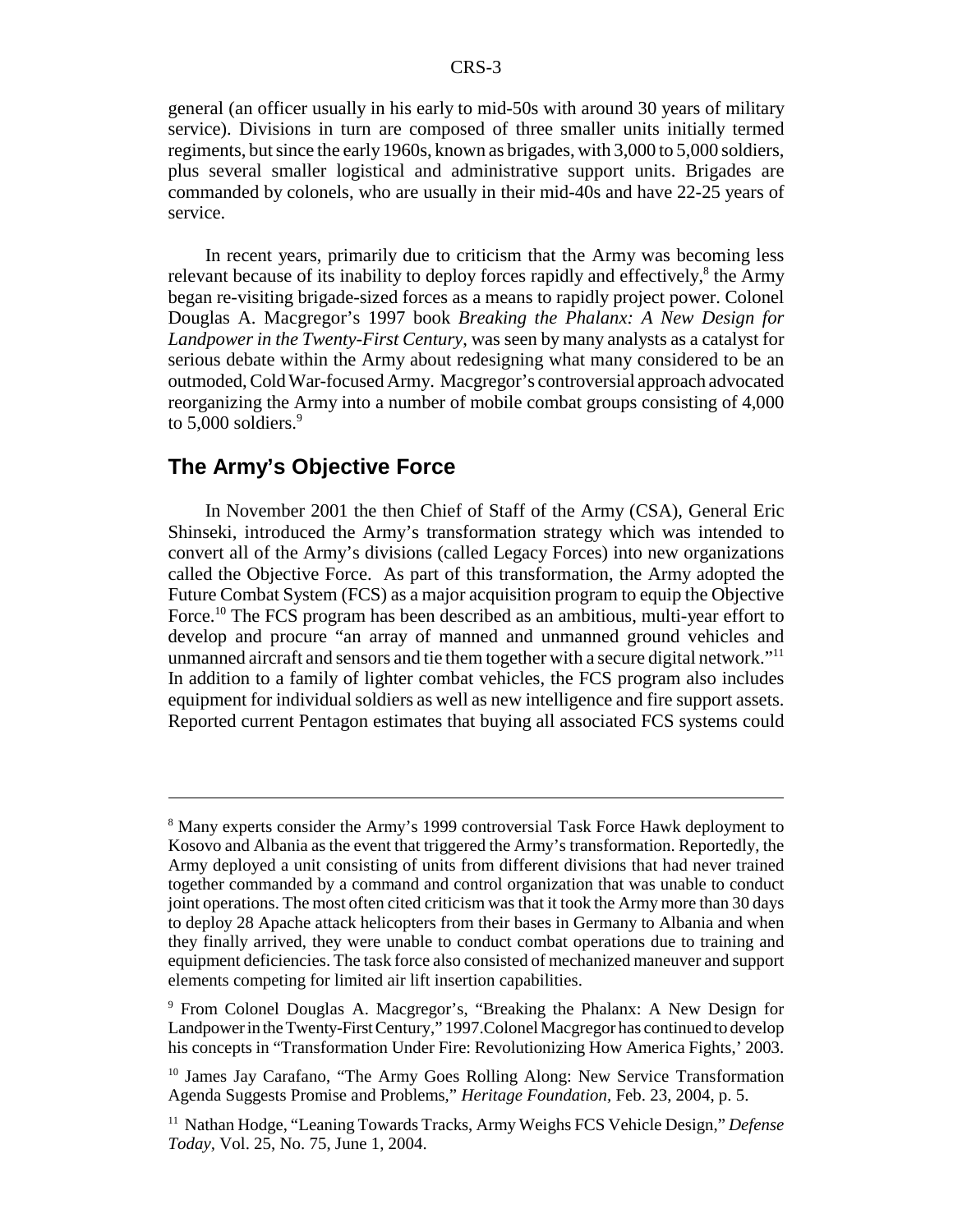cost \$92 billion puts the FCS program on the funding level of the National Missile Defense and Joint Strike Fighter programs.<sup>12</sup>

This transformation, due to its complexity and uncertainty, would take place over the course of three decades, with the first FCS-equipped objective force unit reportedly becoming operational in 2011 and the entire force transformed by 2032.<sup>13</sup> In order to mitigate the risk associated with the Objective Force and to address the near-term need for more deployable and capable units, the Army's transformation plan called for the development of brigade-sized units called the Interim Force in both the active Army and the Army National Guard. These six brigade sized units,<sup>14</sup> known as both Interim Brigade Combat Teams (IBCTs) or Stryker Brigade Combat Teams<sup>15</sup> or SBCTs, are currently being fielded — with the last brigade being fielded by 2010.16 The SBCTs are organized around motorized infantry battalions and have a unique reconnaissance, surveillance, and target acquisition (RSTA) squadron and are intended to be used primarily in small-scale contingency operations in complex and urban terrain in a variety of roles ranging from combat to stability operations. Some analysts suggest that the Stryker brigades, although originally intended to be part of a division-based Objective Force structure, were a necessary initial step in the Army's 2003 decision to redesign the Army's force structure.

# **The Current State of the Army**

### **How the Army is Organized**

At present, the active Army consists of four corps headquarters<sup>17</sup> and ten divisions. There are currently seven different division and regimental designs:

- Armored (heavy);
- Mechanized Infantry (heavy);
- Cavalry (heavy);
- Light Infantry (light);
- Airborne Infantry (light);

<sup>15</sup> The Stryker is the Army's name for the family of wheeled armored vehicles which will constitute most of the brigade's combat and combat support vehicles.

16 "Stryker Brigade Combat Team," *GlobalSecurity.org,* updated May 19, 2004, [http://www.globalsecurity.org/military/agency/army/brigade-ibct.htm].

 $17$  A corps, as described by Army Pamphlet 10-1, "Organization of the United States Army, commands one or more divisions plus supporting troops and numbers from 20,000 to 45,000 soldiers.

 $12$  Ibid.

<sup>&</sup>lt;sup>13</sup> Bruce R. Nardulli and Thomas L. McNaugher, "The Army: Toward the Objective Force," in Hans Binnendijk, ed. *Transforming America's Military,* National Defense University Press, 2002, p. 106.

 $14$  The Army currently plans to field five active and one National Guard Interim Brigade Combat Teams.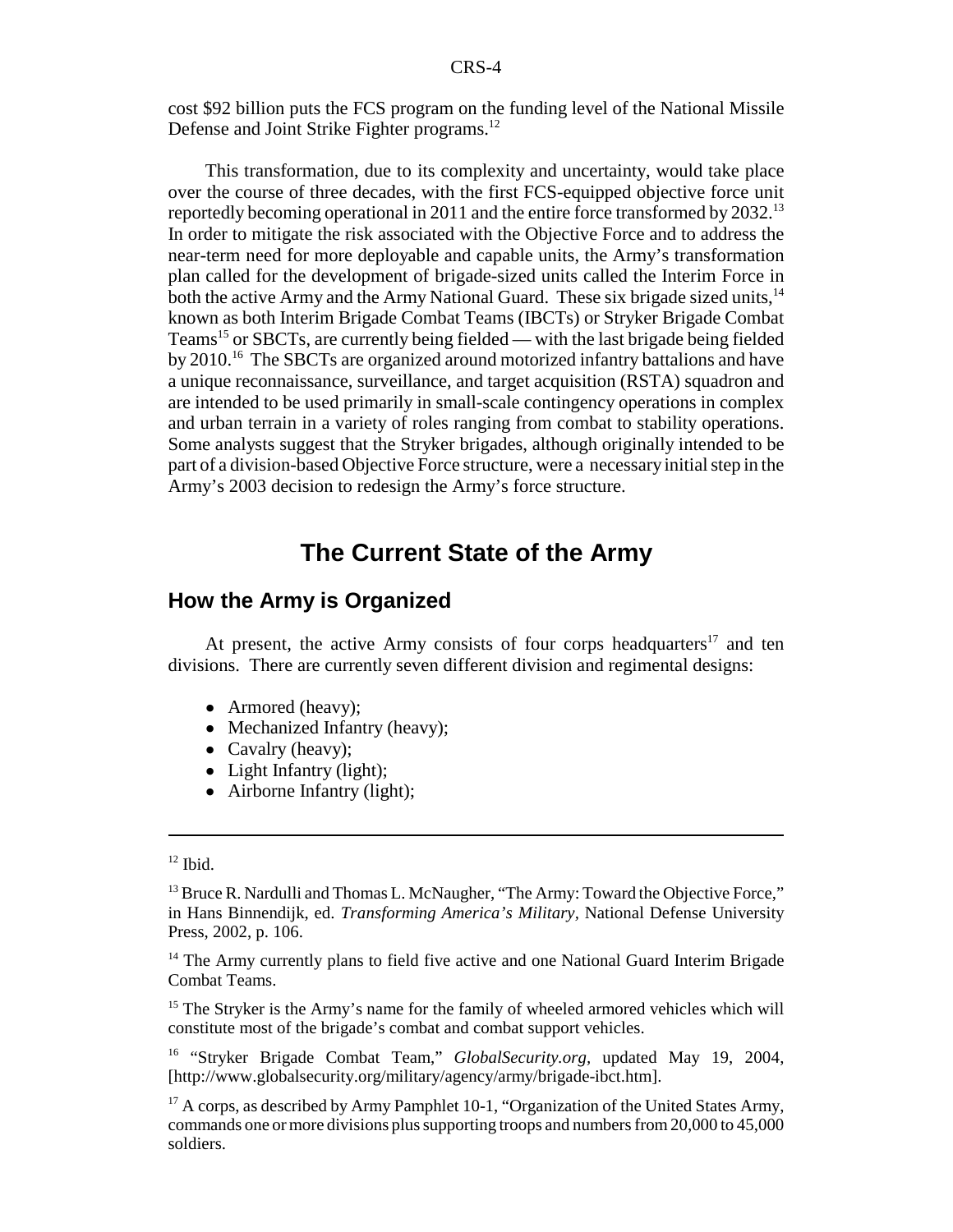- Air Assault Infantry (light); and
- ! Medium (composite of Strykers brigades and other types of brigades). $18$

In addition, the active Army has two separate infantry brigades and two cavalry regiments. In total, the active Army has 34 combat brigades consisting of:

- 17 Heavy Brigades (mechanized infantry, armor, armored cavalry regiments);
- 13 Light Brigades (airborne infantry, air assault infantry, light infantry, light cavalry regiments);
- ! 3 Stryker Brigade Combat Teams; and
- $\bullet$  1 new UA.<sup>19</sup>

At present the Army National Guard consists of:

- ! 15 Enhanced Separate Brigades (mechanized infantry, armor, armored cavalry regiments);
- ! 19 Divisional Brigades (light and mechanized infantry and armor);
- 1 Separate Brigade; and
- $\bullet$  1 Scout Group.<sup>20</sup>

### **Where the Army is Committed<sup>21</sup>**

As of May 31, 2004, the Army reported that it had approximately 227,000 Active, Reserve, and National Guard soldiers deployed on the following operations:

<sup>&</sup>lt;sup>18</sup> From a Department of the Army briefing to the media on "Building Army Capabilities," Feb. 17, 2004.

 $19$  Ibid.

 $20$  Ibid.

<sup>&</sup>lt;sup>21</sup> Information on numbers of committed Army troops was provided from the Army Staff's G-3 Congressional Affairs Office based on a CRS request to the U.S. House of Representatives Army Liaison Office on June 4, 2004.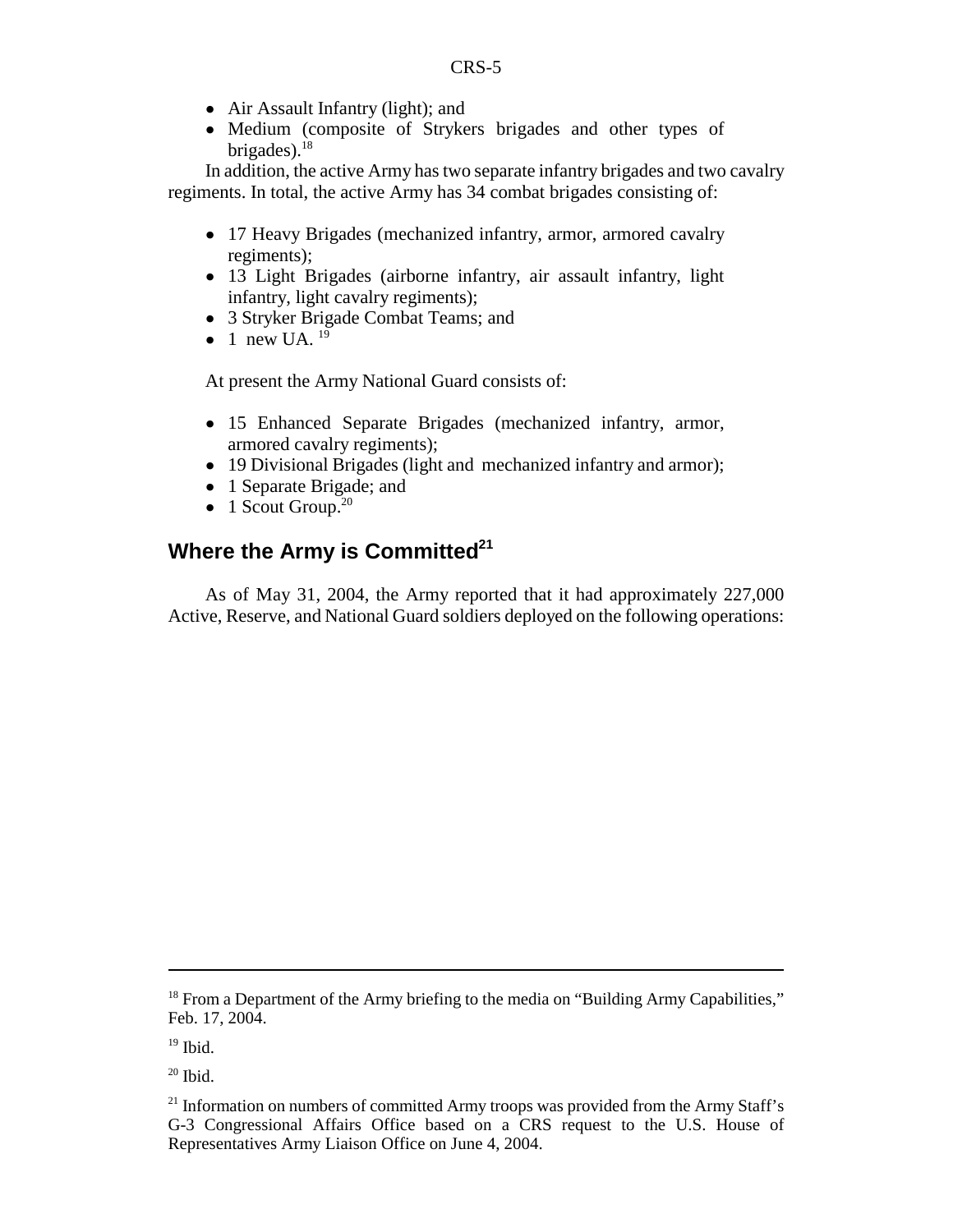| <b>Operation/Location</b>                                | <b>Approximate Number of Soldiers</b> |  |  |  |
|----------------------------------------------------------|---------------------------------------|--|--|--|
| Operation Iraqi Freedom (OIF) - Iraq                     | 129,000                               |  |  |  |
| South Korea                                              | 31,600                                |  |  |  |
| OIF - Kuwait                                             | 25,000                                |  |  |  |
| <b>Operation Noble Eagle - United States</b>             | 16,000                                |  |  |  |
| <b>Operation Enduring Freedom (OEF) -</b><br>Afghanistan | 15,000                                |  |  |  |
| Other Operations/Exercises                               | 4,000                                 |  |  |  |
| KFOR (Kosovo)/SFOR (Bosnia)                              | 2,600                                 |  |  |  |
| Joint Task Force (JTF) - Guantanamo Bay,<br>Cuba         | 1,500                                 |  |  |  |
| <b>JTF Bravo - Honduras</b>                              | 1,100                                 |  |  |  |
| Multinational Force Observers (MFO) - Sinai              | 600                                   |  |  |  |
| <b>OEF</b> - Philippines                                 | 100                                   |  |  |  |

#### **Table 1. Army Operational Commitments**

While some experts suggest that training exercises and long standing commitments to the Balkans (started in 1995) and the Sinai (started in 1982) be eliminated or scaled back to free up additional troops for use in Iraq and Afghanistan, others argue that such an approach is short-sighted. These analysts contend that training and peacekeeping operations, which can be benign in nature, not only provide important training and experience needed by units that may eventually deploy on more demanding operations, but also provide stability and deterrence in regions of strategic interest to the United States. These operations are also viewed as economy of force operations - - keeping a region stable with a small commitment of forces now could preclude having to deploy a larger force there in the future should instability and conflict ensue from a lack of presence.

# **The Proposed Modular Army**

#### **From Objective Force to Future Force**

In August 2003, the newly designated CSA, General Peter Schoomaker, changed the Army's transformation plan. General Schoomaker redesignated the Objective Force as the Future Force, emphasizing the fielding of useful FCS program capabilities as soon as they became available instead of waiting a decade or more before they could be integrated into other FCS platforms and technologies under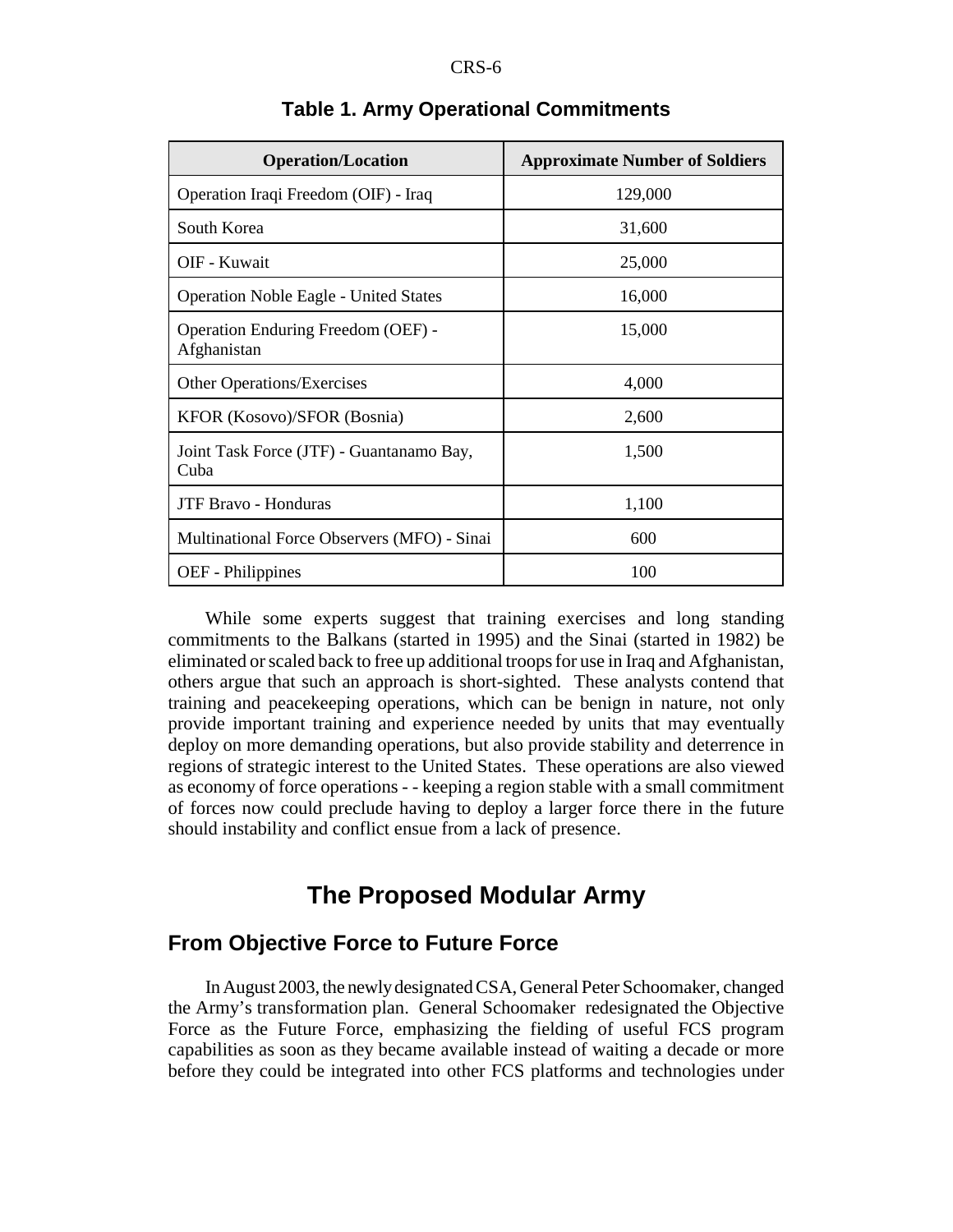development.<sup>22</sup> Some suggest that this was an attempt to deploy relevant technologies to forces actively involved in combat operations as opposed to the abandonment of General Shinseki's transformation program. Under General Schoomaker's plan, the Army reportedly intends to restructure the FCS program to place the emphasis more on the various networks linking Army forces together, as well as with units from the other services, than on the actual FCS platforms themselves.23 While this shift in emphasis on the FCS program was considered significant by many officials, the most widely publicized aspect of this change was the Army's decision to activate 10 additional active Army brigade combat teams, designated "Units of Action" or UAs by the end of 2006 and possibly another five active Army UAs by the end of  $2007.<sup>24</sup>$  In order to man these additional units, the Army received authorization from the Department of Defense for a temporary end strength increase of 30,000 personnel.<sup>25</sup> While the plans for National Guard reorganization are not quite as well defined as the active component's, the Army plans on reorganizing three National Guard brigades into UAs in FY2005 and then six brigade conversions each year during  $FY2006 - FY2010$ , if funding is available.<sup>26</sup>

#### **How the Units Will Be Redesigned**

The Army plans to redesign its current division headquarters into ten commonly-configured Units of Employment (UE) "X" which will have the capability to serve as headquarters for at least six UAs (both combat and support UAs).<sup>27</sup> Corps and higher level Army headquarters will also be converted into a number of UE "Y"s" which are intended to conduct theater and strategic level functions. The Army's eight current brigade/regiment designs will be reduced to three kinds of UAs - Armored, Infantry, and Stryker.<sup>28</sup> The Army National Guard will have the same common UA design as the active Army but will retain a separate Scout group in addition to its Armored, Infantry, and Stryker UAs.<sup>29</sup>

**Supporting Units of Action Redesign.** To support the Army's new Armored, Infantry, and Stryker UAs, the Army also plans on reorganizing a myriad of supporting units into "Support Units of Action" which will provide aviation,

<sup>22</sup> James Jay Carafano, p. 6.

 $23$  Ibid.

<sup>&</sup>lt;sup>24</sup> "The Army Campaign Plan (Unclassified)," Department of the Army, Mar. 31, 2004, p. 11.

<sup>&</sup>lt;sup>25</sup> PL 108-136, FY2004 Defense Authorization Bill, set the Army's endstrength at  $482,400$ soldiers.

<sup>26</sup> Joe Burlas, "Army Announces Modularization Schedule Through FY 07," *Army News Service,* June 24, 2004.

 $27$  From a Department of the Army briefing to the media on "Building Army Capabilities," Feb. 17, 2004.

<sup>28</sup> Ann Roosevelt, "Army Reorganization Aims for 2007 Completion," *Defense Daily,* Feb. 19, 2004, p. 5.

 $29$  Ibid., p. 6.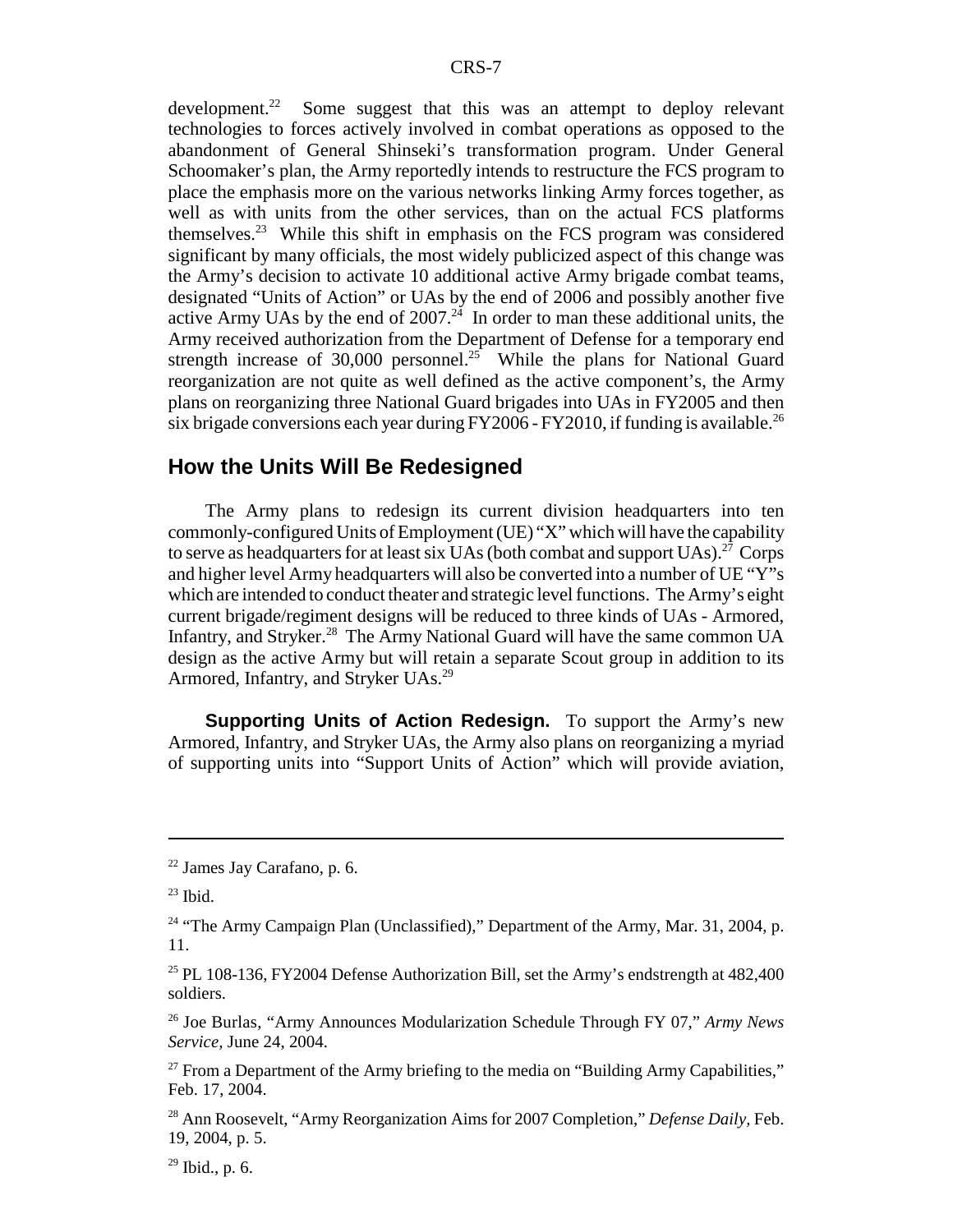artillery fires, sustainment, reconnaissance, security, and protection to the UAs.<sup>30</sup> These Support Units of Action can range in size from a brigade-sized element down to platoon-sized (30 person) elements. While current publically available Army literature and briefings have detailed descriptions on how the UAs will be organized and equipped, there appears to be a lack of detail regarding how the various Support Units of Action will be organized. The Army has identified five types of supporting brigades — aviation; sustainment; maneuver enhancement; fires; and reconnaissance, surveillance, and target acquisition — but specifics on how these units will be structured are unknown.<sup>31</sup> Some suggest that the Army has not yet fully developed these structures because of the inherent complexity of reorganizing such a wide array of units and functions, or because they do not yet have a consensus on how these units should be reorganized. Another possibility might be that the resources needed in terms of personnel, equipment, and funding may not be available and that the Army is deferring further planning until this situation changes.

#### **What Will the Brigade Units of Action Look Like?**

The Army describes their proposed brigade UAs as "smaller and more lethal" than current brigades and it would benefit from having division-level artillery and reconnaissance assets as well as some assets from corps level as part of its organic structure.<sup>32</sup> UAs could also receive an Army aviation package from redesigned aviation units of action if the mission requires aviation assets. Based on Army briefings and discussions with the Army Staff, the following paragraphs will provide a brief overview of what the ground combat brigade UAs will probably look like.<sup>33</sup>

**Armored UA.** The Army envisions developing 20 to 22 Armored UAs in the active Army by 2007. By 2007, the Army also plans to develop up to 10 National Guard Armored UAs.<sup>34</sup> At present, each Armored UA is planned to consist of approximately 3,800 soldiers, and will consist of the following subordinate units:

• One Brigade Troops Battalion<sup>35</sup> including the UA staff; military police (MP) and security platoons; a signal company;  $36$  a military intelligence company; and a joint fire coordination cell (to coordinate Air Force, Navy, and Marine Corps fires in support of the UA);

<sup>33</sup> From a Department of the Army briefing to the media on "Building Army Capabilities," Feb. 17, 2004.

<sup>34</sup> Discussions with Army Staff's Force Modernization Office (G-8), July 16, 2004.

<sup>35</sup> According to Army Pamphlet 10-1, "Organization of the United States Army, a battalion consists of from 300 to 1,000 soldiers and is commanded by a lieutenant colonel.

<sup>36</sup> According to Army Pamphlet 10-1, "Organization of the United States Army, a company consists of from 62 to 190 soldiers and is commanded by a captain.

<sup>30</sup> Gary Sheftick, "Army to Reset into Modular Brigade-Centric Force," *Army News Service,* Feb. 4, 2004.

<sup>31 &</sup>quot;Army Takes New Force Design to Regional Commanders, Other Services," *Inside the Army,* Vol. 16, No. 22, May 31, 2004, p. 9.

<sup>&</sup>lt;sup>32</sup> Gary Sheftick.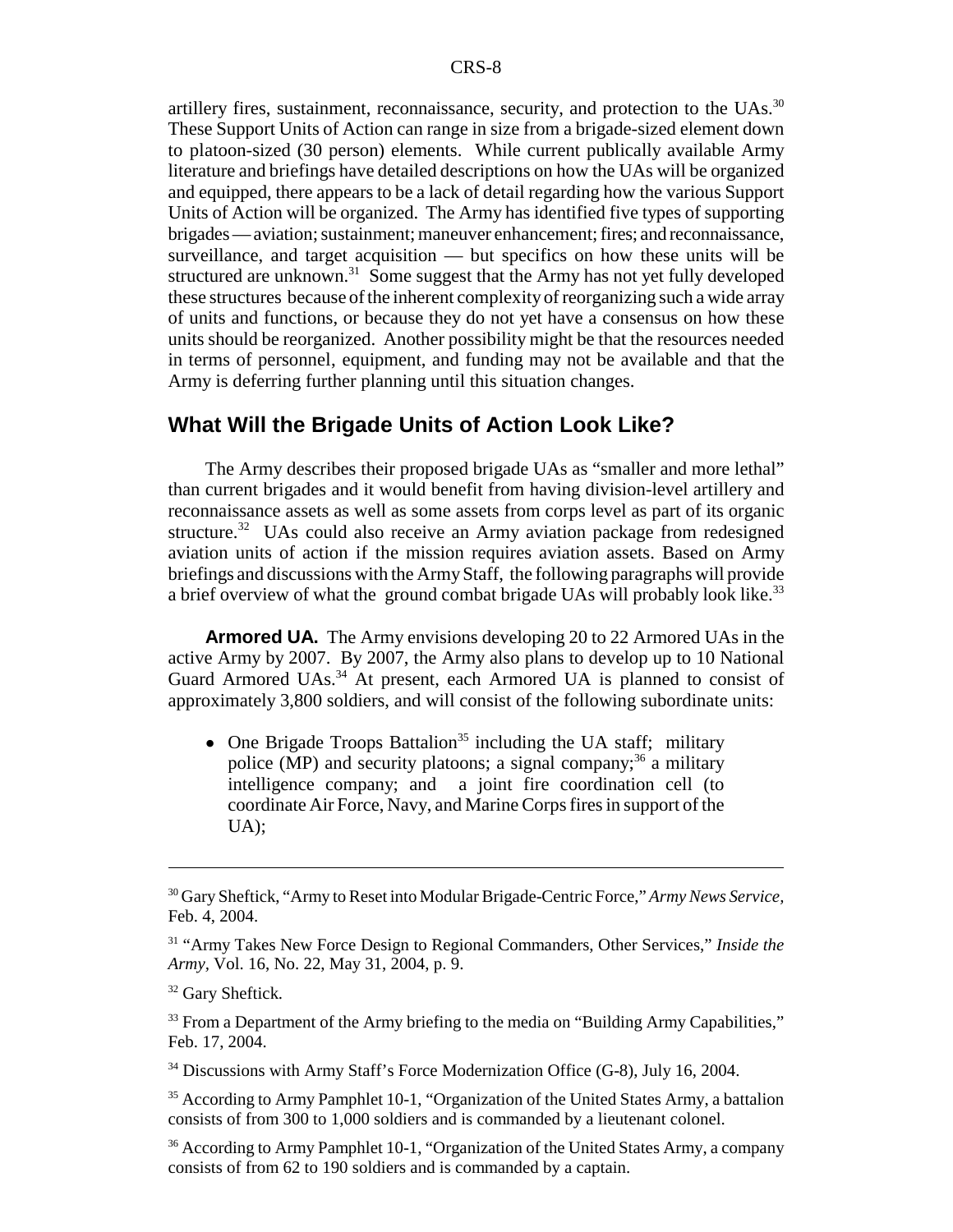- One Armed Reconnaissance Battalion consisting of three reconnaissance troops and one surveillance troop and a forward support company;
- ! Two Combined Arms Battalions with two tank companies and two mechanized infantry companies in each battalion as well as an engineer and a forward support company each;
- One Fires Battalion consisting of a target acquisition cell, and two batteries<sup>37</sup> of self-propelled artillery and a forward support company; and
- One Support Battalion.

All of these subordinate units are intended to be linked with a networked battle command system designed to enhance situational and terrain awareness, transmit orders and reports, and exchange other mission-related items of information. This battle command system is not only intended to permit the UA to operate independently, but also to plug directly into other U.S. forces.

**Infantry UA.** The Army plans to form between 20 to 22 active Army Infantry UAs and 5 Army National Guard UAs by 2007.<sup>38</sup> There will be basic Infantry UA design although these units may be delivered by parachute or helicopter based on mission requirements. The Infantry UAs will consist of approximately 3,000 soldiers and will consist of the following subordinate units:

- One Brigade Troops Battalion including the UA staff; a military police (MP) platoon; a signal company; an intelligence company, an engineer company; and a joint fires cell;
- One Reconnaissance, Surveillance, and Target Acquisition (RSTA) Battalion with both motorized and dismounted reconnaissance units, a surveillance unit including ground radars, sensors, and unmanned aerial vehicles; and a forward support company;
- Two Infantry Battalions consisting of three rifle companies and one combat support company each; and a forward support company capable of moving one company by truck;
- One Strike Battalion consisting of a target acquisition platoon, an unmanned aerial vehicle unit, and two batteries of towed artillery; a forward support company; and
- One Support Battalion consisting of a transport platoon capable of moving almost an entire infantry battalion by truck.

Like the Armored UA, the Infantry UA will also be equipped with a network battle command system and will also receive augmentation from an Aviation UA when the mission dictates. Because the Infantry UAs lack the organic ground

<sup>&</sup>lt;sup>37</sup> According to Army Pamphlet 10-1, "Organization of the United States Army, a battery consists of from 62 to 190 soldiers and eight artillery systems and is commanded by a captain.

<sup>&</sup>lt;sup>38</sup> From a Department of the Army briefing to the media on "Building Army Capabilities," Feb. 17, 2004.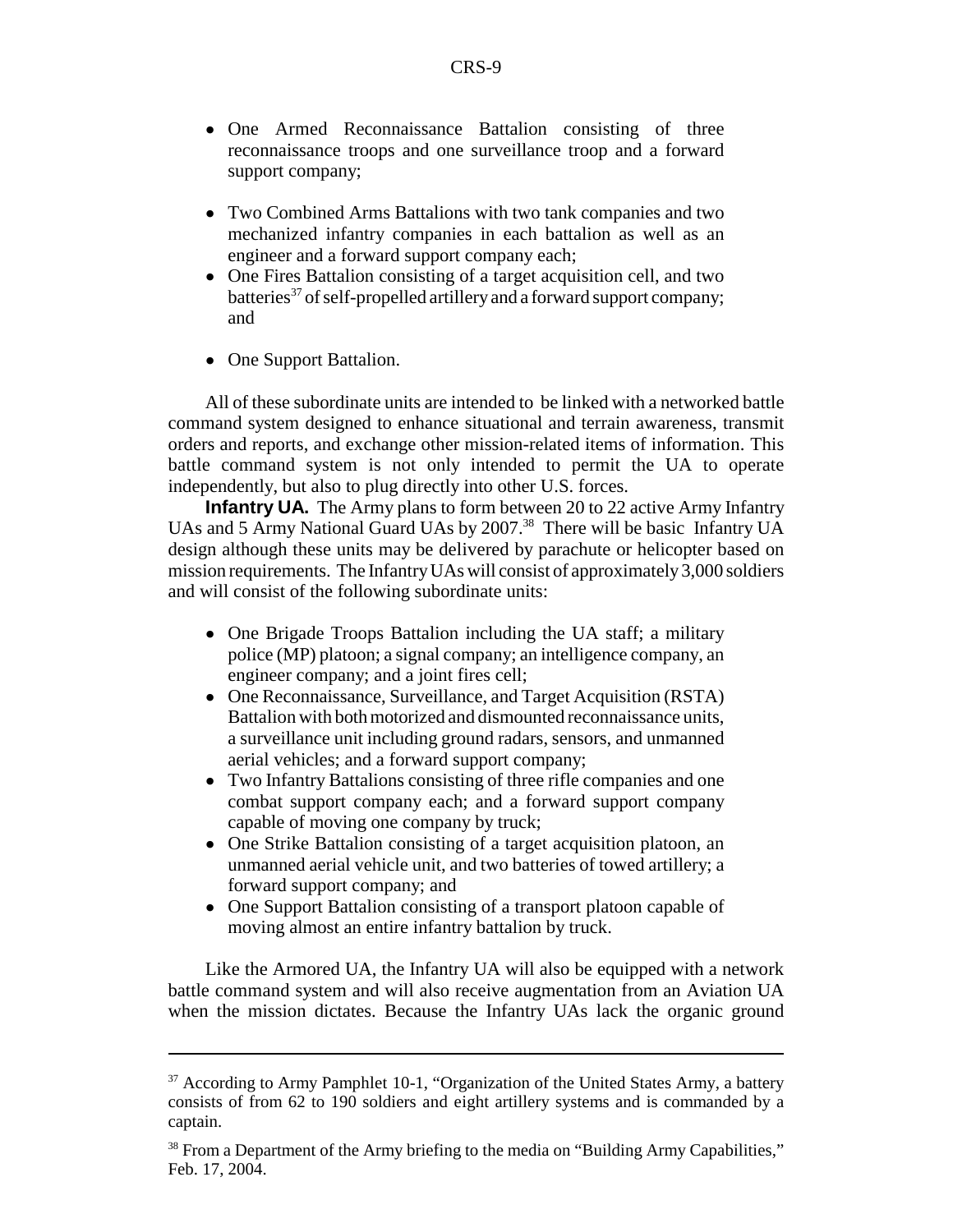#### CRS-10

transport found in the Armored UAs, aviation augmentation will likely play a crucial role in providing the Infantry UAs with rapid battlefield mobility.

**Stryker Brigade Combat Teams (SBCTs).** The Army plans to activate five active Army SBCTs by FY2007 and one National Guard SBCT by 2010.39 The first SBCT, the  $3<sup>rd</sup>$  Brigade of the  $2<sup>nd</sup>$  Infantry Division is presently deployed to Iraq and the second SBCT, the  $1<sup>st</sup>$  Brigade of the  $25<sup>th</sup>$  Infantry Division, has recently completed its certification training.<sup>40</sup> The overall SBCT organizational design and fielding schedule has changed little since established by General Shinseki. The SBCTs consist of about 4,000 soldiers and are organized as follows:

- A headquarters company, a signal company, and a military intelligence company;
- ! Three Stryker Motorized Infantry Battalions with one headquarters and three Stryker motorized infantry companies each;
- ! A Reconnaissance and Surveillance Battalion;
- An Artillery Battalion;
- An engineer company;
- An anti-tank company; and
- A Support Battalion.

Like the Armored and Infantry UAs, the SBCT will also be equipped with a network battle command system and will also receive augmentation from an Aviation UA when the mission dictates. The SBCT is considered a medium force by the Army, designed to capitalize on its speed and situational awareness provided by an array of sensors in a variety of roles.

**Capability Considerations.** The Army has claimed that the brigade-centric modular redesign will enhance a number of critical capabilities. Three of the most frequently cited are deployability, lethality, and jointness.

**Deployability.** Deployability can be defined as the ability to move units to their intended areas of operation, and is commonly expressed as a function of time, usually in terms of hours or days. The SBCTs were originally designed to fill the capabilities gap between light forces which were rapidly deployable but lacked combat power and mobility and heavy armored forces which required too much time to deploy.41 The SBCTs were intended to deploy anywhere in the world in 96 hours (4 days), but a 2003 General Accounting Office (GAO) report found that it would take anywhere from 5 to 14 days, depending on the brigade's location and final destination.42 Furthermore, over one third of the Air Force's C-17 and C-5 transport aircraft fleet would be required to deploy just this one SBCT, and if sealift was used

<sup>&</sup>lt;sup>39</sup> "The Army Campaign Plan (Unclassified)," Dep. of the Army, Mar. 31, 2004, p. A-1.

<sup>40</sup> Nathan Hodge.

<sup>41</sup> General Accounting Office, *Military Transformation - - Realistic Deployment Timelines Needed for Army Stryker Brigades*, GAO-03-801, June 2003, p. 1.

 $42$  Ibid.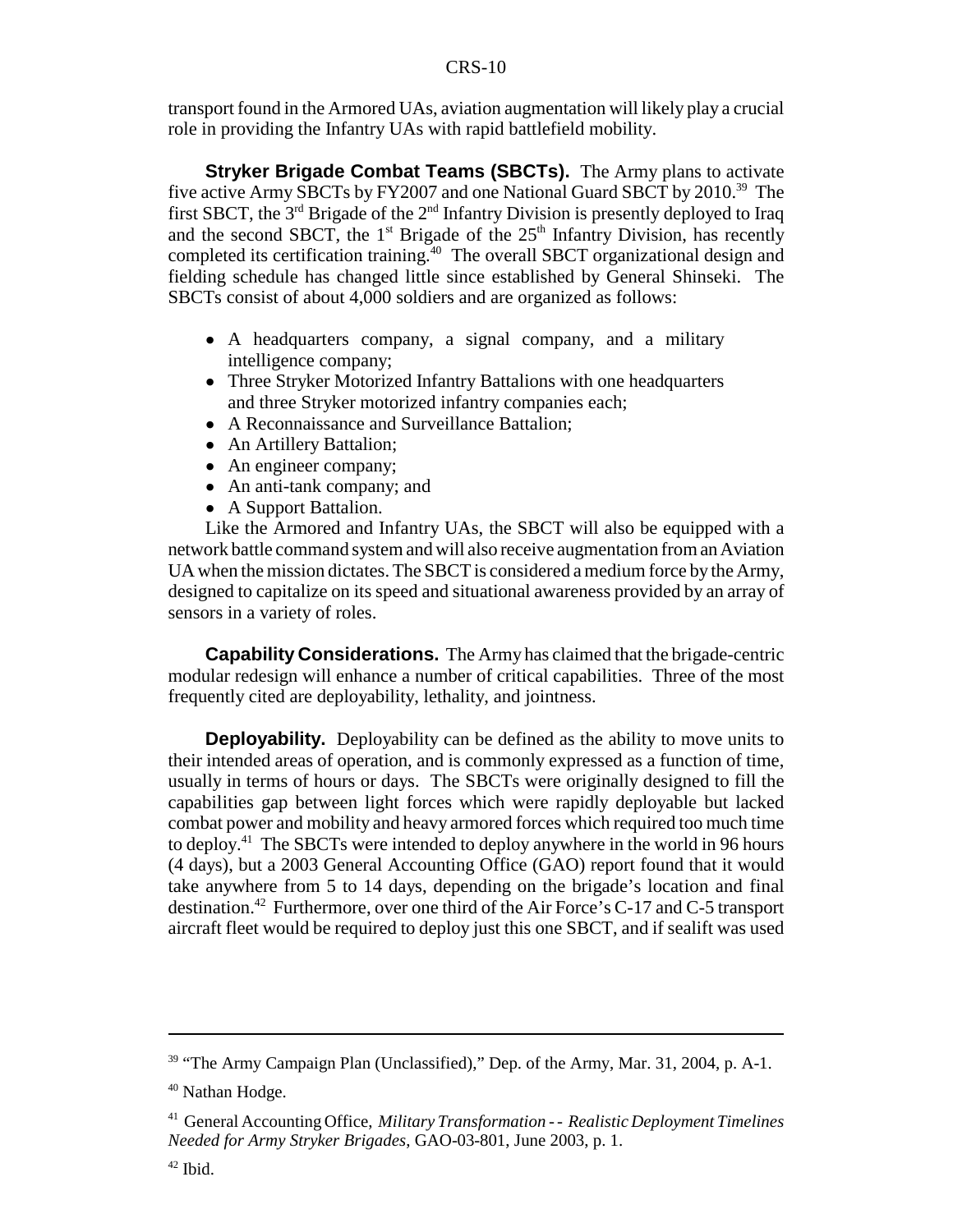#### CRS-11

in combination with airlift, it could take significantly longer than 5 to 14 days to deploy the SBCT to some of the more remote regions of the world.<sup>43</sup>

Similar deployability information for Armored and Infantry UAs is not publically available but, by comparing them to SBCTs, some observations can be made. The SBCT, consisting of about 3,900 soldiers and 1,500 vehicles (with the various Stryker vehicle configurations weighing about 19 tons) has reportedly reduced deployment requirements by almost 50 percent when compared to a current heavy brigade combat team equipped with Bradley fighting vehicles and Abrams tanks weighing 33 to 68 tons, respectively.<sup>44</sup> While an Armored UA is smaller than the current heavy brigade combat team, it still has over 55 Abrams tanks, over 85 Bradley fighting vehicles as well as 11 self-propelled artillery systems in an addition to hundreds of other vehicles.<sup>45</sup> In terms of deployability, using the SBCT as a benchmark, an Armored UA as currently envisioned is probably less deployable than the SBCT, but probably more deployable than current heavy brigade combat teams.

When compared to current light infantry brigades (not airborne or air assault brigades) the SBCT required twice the deployment resources.<sup>46</sup> Infantry UAs, may be more deployable than the current light infantry brigades or possibly less deployable, depending on the number and types of vehicles and equipment associated with the particular UA configuration.

Other experts suggest that Army deployability might better be served by expanding military air and naval transport capabilities and also by increased reliance on commercial air and sea transport.<sup> $47$ </sup> Other possible considerations might be to further develop and incorporate technologies that can reduce vehicle fuel consumption and to develop lighter-weight ammunition to help decrease the logistics footprint of deployed forces.

Lethality. According to Lieutenant General John H. Curran, the Director of the Future Center at the U.S. Army Training and Doctrine Command (TRADOC)<sup>48</sup> the Army does not plan to increase the current numbers of "killing systems" found in brigades in the new UAs.49 Lethality will instead be increased because the UAs will be better equipped to find the enemy with their reconnaissance capabilities, and

 $43$  Ibid.

 $44$  Ibid. p. 2.

<sup>&</sup>lt;sup>45</sup> From a Department of the Army briefing to the media on "Building Army Capabilities," Feb. 17, 2004.

<sup>46</sup> General Accounting Office, *Military Transformation - - Realistic Deployment Timelines Needed for Army Stryker Brigades*, GAO-03-801, June 2003, p. 6.

 $47$  Carafano, p. 4.

<sup>&</sup>lt;sup>48</sup> TRADOC is the major Army command responsible for recruiting, training and educating soldiers; developing leaders; supporting training in units; developing doctrine; establishing standards; and building the future Army.

<sup>&</sup>lt;sup>49</sup> Hearing of the Subcommittee on Airland of the Senate Committee on Armed Services, *Army Transformation in Review of the Defense Authorization Request for FY2005 and the Future Years Defense Program*, Mar. 11, 2004, p. 14.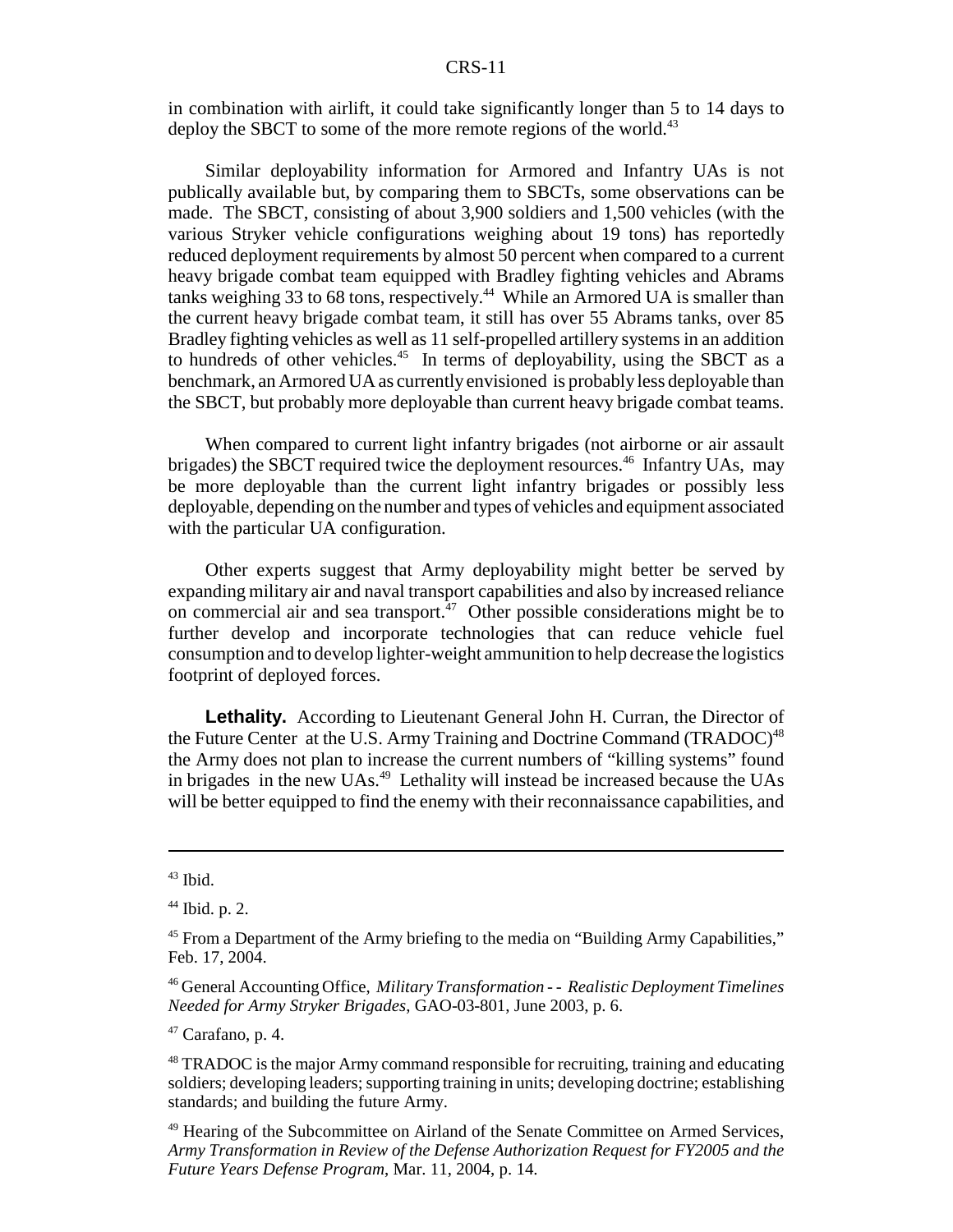have increased ability to use joint fires (Navy, Marine, and Air Force air or Marine or naval gunfire).50 While the UA's lethality may be relevant in combat operations against enemy armored and infantry formations, some believe that this type of lethality is not a major consideration in stability and security operations, and in the conduct of a counterinsurgency campaign — the type of campaigns being waged in Iraq and Afghanistan. These experts contend that it is more important to have enough forces or "boots on the ground" available to exert a "presence" in an area of operations to create a secure environment and adequate intelligence to permit these forces to conduct a counterinsurgency operation. In addition, others suggest that armored and infantry units are of limited value in a counterinsurgency role and that special forces units might be better suited in this type of operation. While the enhanced intelligence and reconnaissance capabilities of the UAs and the SBCTs may provide better intelligence than found in current brigade combat teams, it is not readily apparent that a single UA or SBCT provides more "boots on the ground" than does a single brigade combat team under the Army's current divisional structure.

**Jointness.** Jointness can be defined as the Service's ability to work together to achieve a common goal. From the Army's perspective, the UEs and UAs must not only be prepared to integrate and operate with Navy, Marine, and Air Force units but also act in a subordinate role, perhaps becoming a member of a larger Navy, Marine, or Air Force-centric unit. In this sense, Army UEs and UAs must be able to "plug into" other formations and headquarters with little or no augmentation. While UAs and SBCT s have been designed with increased staffs and enhanced communications to facilitate joint operations, there are other "jointness" considerations that some analysts suggest are just as critically important. Some of these considerations are:

- Common operating procedures at the staff and unit level for all services;
- Extensive joint training exercises at all levels;
- ! Joint schooling, particularly for junior officers and noncommissioned officers;
- Basing joint forces at the same location to develop a habitual relationship; and
- ! Adopting commonalities in logistics (medical supplies, fuel, ammunition, repair parts, etc.) when possible.

Some of these considerations emphasize the human dimension of jointness as opposed to the technological aspect and present their own unique challenges. For example, while the services do routinely conduct joint exercises, priority is often given to service-specific training and when the operational tempo increases, some observers note that joint exercises are usually the first exercises cancelled. With increasing commitments by all services in the GWOT, some experts have questioned if the services will have sufficient time and resources to conduct necessary training.

**Creation of Additional Deployable Units.** The Army modular redesign is intended to produce an additional 10 to 15 active duty brigades (including 5 SBCTs) by FY2007 and reconfigure National Guard brigades into 34 UAs

 $50$  Ibid.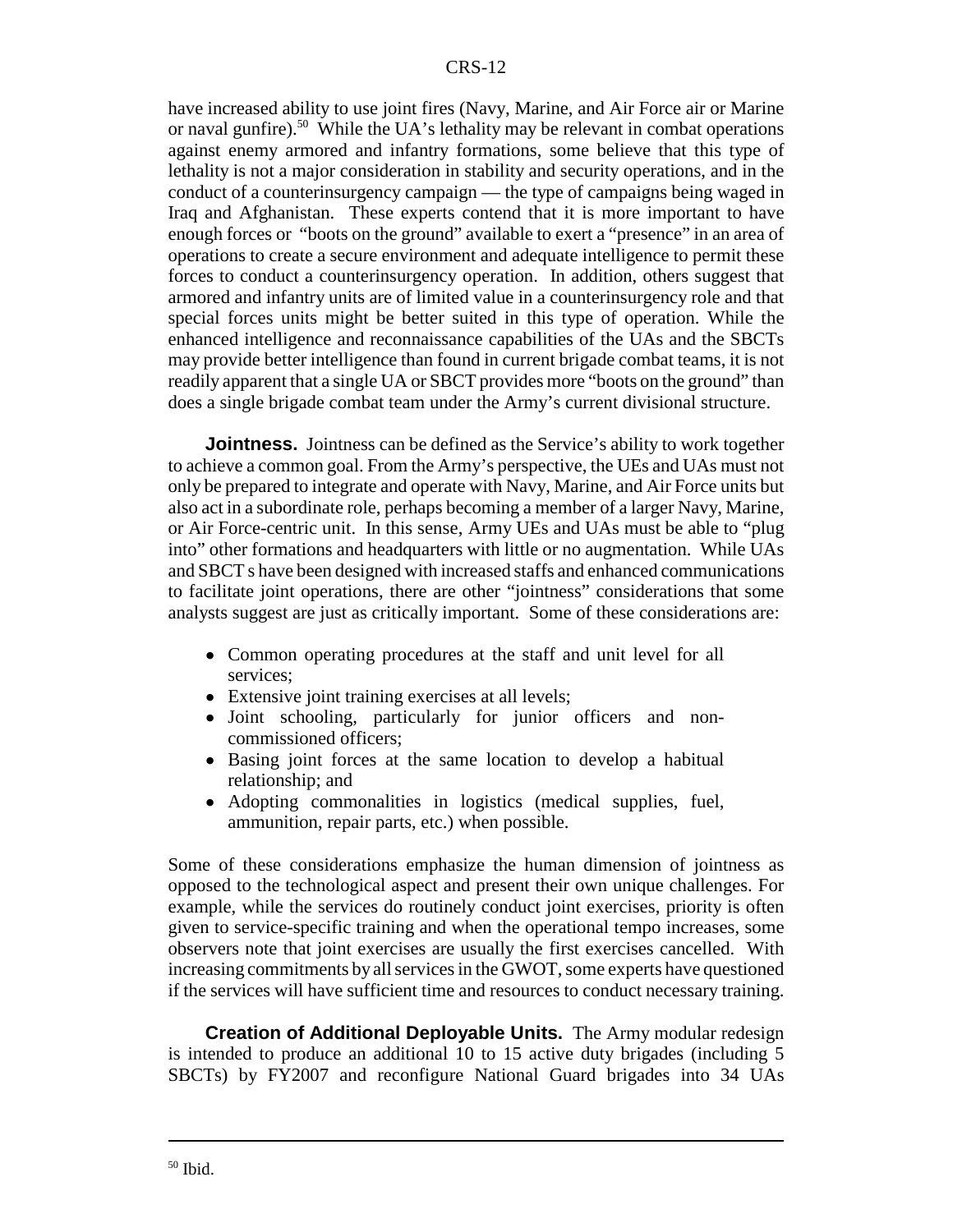configuration (including  $1$  SBCT).<sup>51</sup> According to Army officials, the primary intent of the Army's brigade-centric redesign effort is to produce deployable and sustainable units in a relatively short period of time to be added to the pool of units that can be deployed to support operations in Iraq and Afghanistan.<sup>52</sup> The addition of these units is viewed as a means of relieving the much publicized stress on units which have been frequently deployed for lengthy periods of time — many in excess of a year — and bringing a sense of predictability back to soldiers and their families. Analysts also note that the creation of additional brigades could give the United States more operational flexibility should another major troop commitment be required, either in support of the GWOT or to respond to an unrelated military crisis, such as North Korea or Taiwan. Some analysts, such as Colonel Douglas Macgregor now retired but formerly with the National Defense University, suggest that additional brigade UAs might permit the Army to adopt not only a six month deployment cycle, but also a six month reconstitution and training cycle that might eventually lead to a joint cycle where all services adopt similar six month, training, deployment, and reconstitution cycles.<sup>53</sup>

Critics of the Army's development of UAs to increase its rotational base suggest that instead the Army should eliminate administrative and staff positions as well as end "nonessential overseas missions."54 One example would be to reorganize the Army's Training and Doctrine Command (TRADOC) and its numerous branch schools (such as the Infantry School, the Quartermaster School, etc.) into other commands.<sup>55</sup> Other analysts suggest while there may be some merit to this suggestion, that any savings in terms of manpower and resources may not be realized in the near term and therefore contribute little to helping to expand the rotational pool of units to address near-term manpower needs.

#### **When Will These Units Be Developed?**

According to the Army Campaign Plan and discussions with the Army Staff<sup>56</sup> the Army intends to activate its active duty UEs (division-level headquarters), UAs, and SBCTs as follows:

 $51$  Ibid.

<sup>&</sup>lt;sup>52</sup> From a May 27, 2004 meeting with the Army Staff's G-8 Force Development Office to discuss the Army's brigade redesign program.

<sup>53</sup> From Col. Macgregor's presentation, "Recommendations and Concepts from *Transforming Under Fire*," Jan. 29, 2003, *Security for a New Century* study program.

<sup>54</sup> Carafano, p. 8.

<sup>55</sup> Ibid.

<sup>&</sup>lt;sup>56</sup> "The Army Campaign Plan (Unclassified)," Department of the Army, Mar. 31, 2004, p. A-1.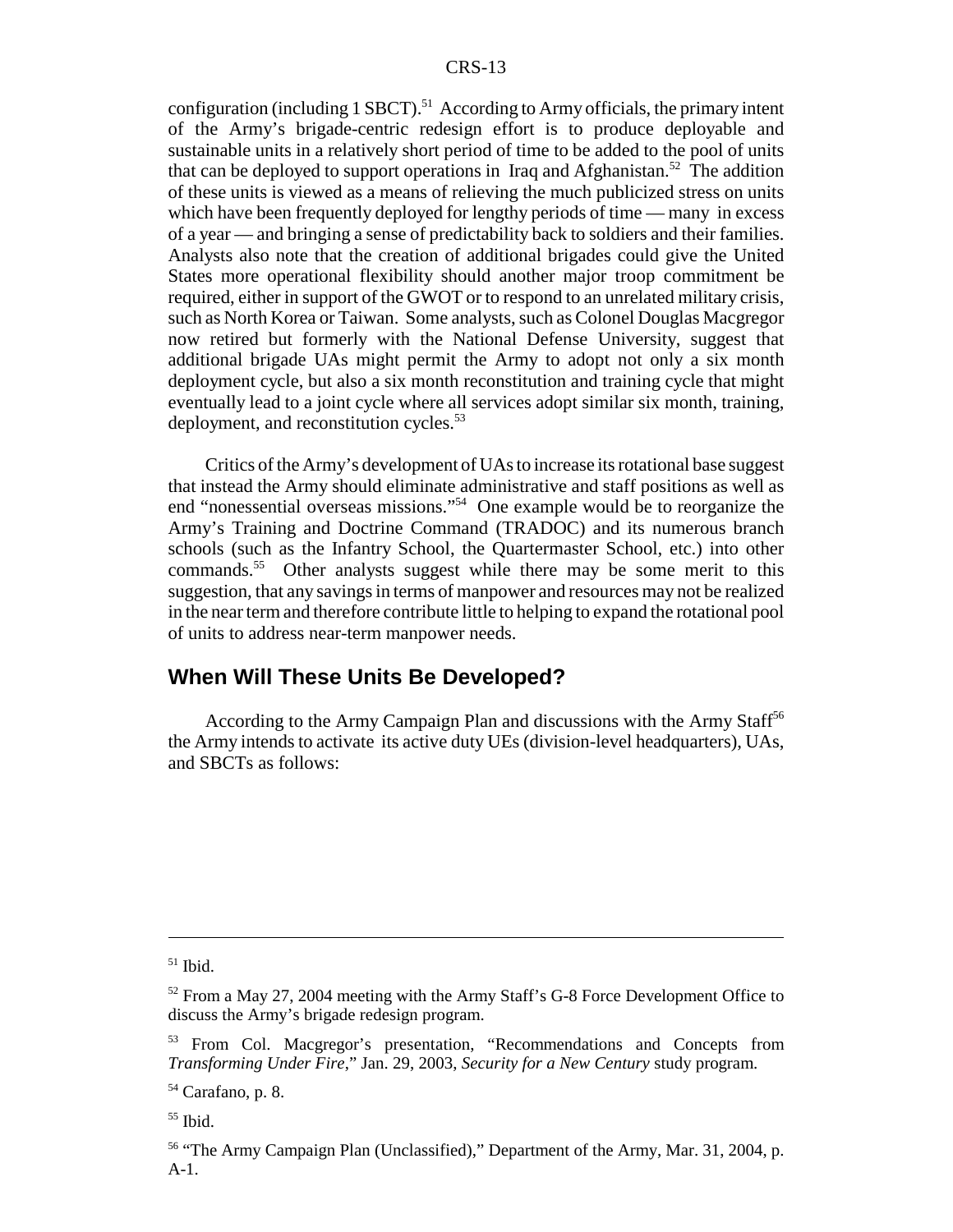#### CRS-14

|                  | <b>FY2004</b>                                                                                   | <b>FY2005</b>                                                                                    | <b>FY2006</b>                                                           | <b>FY2007</b>                                                                 |
|------------------|-------------------------------------------------------------------------------------------------|--------------------------------------------------------------------------------------------------|-------------------------------------------------------------------------|-------------------------------------------------------------------------------|
| UEs <sup>a</sup> | 3 <sup>rd</sup> Infantry Division                                                               | 4 <sup>th</sup> Infantry<br>Division                                                             | 1 <sup>st</sup> Cavalry<br><b>Division</b>                              | 2 <sup>nd</sup> Infantry<br><b>Division</b>                                   |
|                  | 101 <sup>st</sup> Airborne<br>Division                                                          | $10th$ Mountain<br>Division                                                                      | $25th$ Infantry<br>Division                                             | 1 <sup>st</sup> Infantry<br>Division                                          |
|                  |                                                                                                 |                                                                                                  | 82 <sup>nd</sup> Airborne<br>Division                                   | 1 <sup>st</sup> Armored<br>Division                                           |
| $UAs^b$          | One additional UA<br>in the $3^{rd}$ Infantry<br>Division                                       | One additional<br>UA in the $4th$<br><b>Infantry Division</b>                                    | One additional<br>UA in the $1st$<br><b>Cavalry Division</b>            | Two additional<br>UAs in the $2nd$<br><b>Infantry Division</b>                |
|                  | One additional UA<br>in the $101st$<br>Airborne Division                                        | One additional<br>UA in the $10th$<br>Mountain<br>Division                                       | Convert two<br>brigades in the<br>$25th$ Infantry<br>Division to UAs    | One additional UA<br>in the $1st$ Infantry<br>Division                        |
|                  | One additional UA One additional<br>in the $10^{th}$ Mountain UA in he $25^{th}$<br>Division    | <b>Infantry Division</b>                                                                         | One additional<br>UA in the $82nd$<br><b>Airborne Division Division</b> | One additional UA<br>in the 1 <sup>st</sup> Armored                           |
|                  |                                                                                                 |                                                                                                  |                                                                         | 173 <sup>rd</sup> Airborne<br>Brigade converted<br>to a UA                    |
| <b>SBCTs</b>     | Convert one brigade Convert the 1 <sup>st</sup><br>in the $25th$ Infantry<br>Division to a SBCT | Battalion, 501 <sup>st</sup><br>Parachute Infantry Regiment to a<br>Regiment to a<br><b>SBCT</b> | Convert the $2rd$<br><b>Armored Cavalry</b><br><b>SBCT</b>              | Convert one<br>brigade in the $25th$<br><b>Infantry Division</b><br>to a SBCT |

#### **Table 2. Army's Development Plan for Active Duty Combat Forces**

**Notes:**

a. Each UE is intended to have 4 brigade-sized units associated with it. This can be a combination of UAs or UAs and SBCTs.

b. This plan includes only UAs that are being developed to add a fourth brigade -sized unit to the existing division UE structure. Most current divisions have three brigades and this table does not reflect the reorganization of those established brigades into UAs.

# **What Additional Manpower Will Be Required?**

According to the Army, approximately 31,000 additional soldiers will need to be added to active divisions as well as some non-divisional brigades to convert them to infantry and armored UAs.<sup>57</sup> These figures include troops needed for UE headquarters, and aviation and sustainment UAs for the heavy divisions and

<sup>&</sup>lt;sup>57</sup> From a Department of the Army briefing to the media on "Building Army Capabilities," Feb. 17, 2004.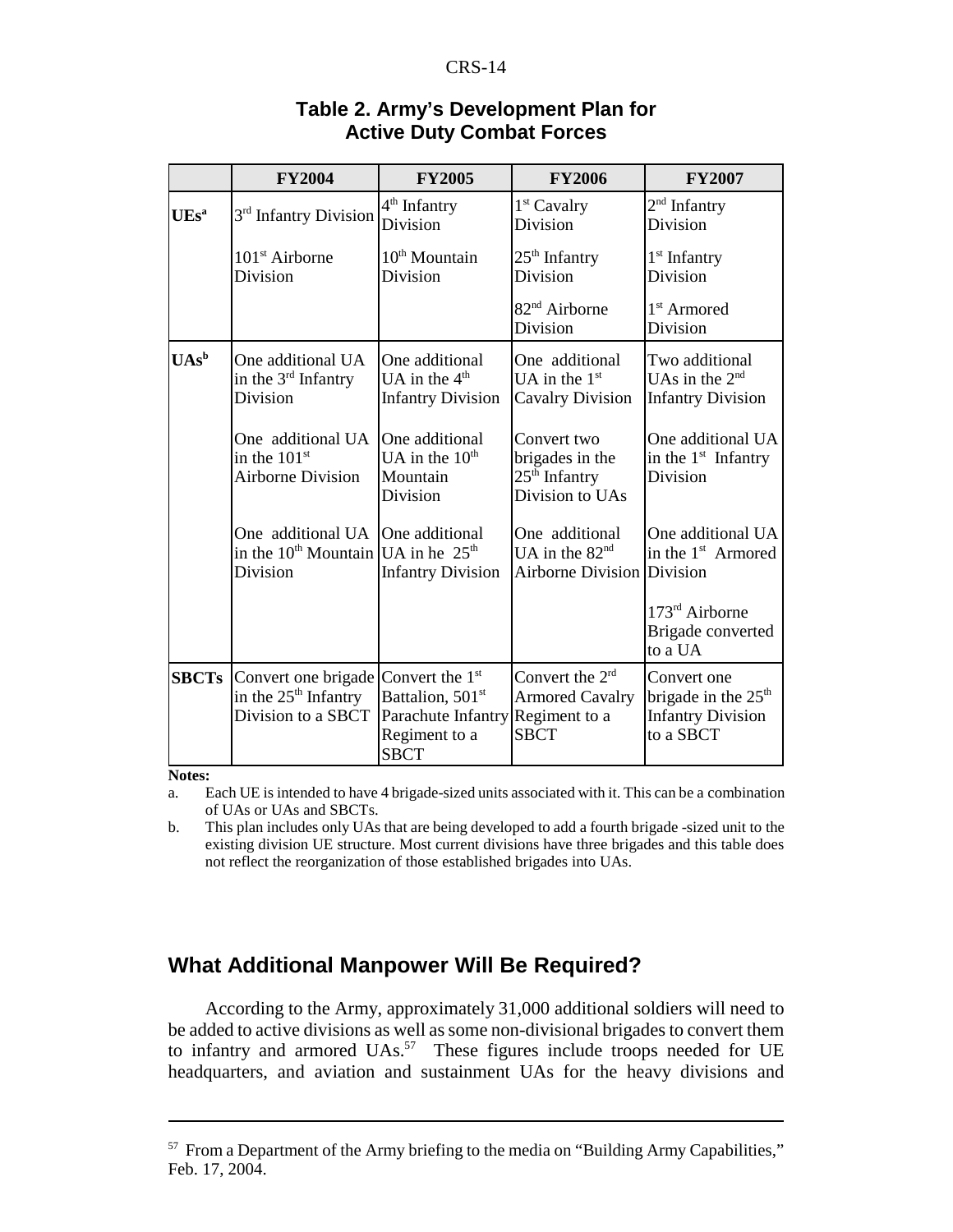approximately 2,200 additional support troops for light division conversions.<sup>58</sup> Not included in these figures are additional troop requirements for the variety of support UAs which could prove to be significant considering that many troops previously assigned to supporting units have been "pushed down" and permanently assigned to the new UAs. While some of the new support UAs may not perform as many functions as in the past because these functions will now be preformed at the UA level, they still must be adequately manned, which could be difficult in the case of low density, high demand military occupational specialties. The following table provides by unit figures of additional personnel needed by current divisions as well as for some of the smaller units converting to the UA structure:

| <b>Heavy Units</b>             | <b>Personnel</b>                                    | <b>Light Units</b>                                                       | <b>Personnel</b> |  |
|--------------------------------|-----------------------------------------------------|--------------------------------------------------------------------------|------------------|--|
| $1st$ Armored Div.             | 2,474                                               | $10th$ Mountain Div.                                                     | 6,266            |  |
| 1 <sup>st</sup> Infantry Div.  | 2,353                                               | 25 <sup>th</sup> Infantry Div.                                           | 6,282            |  |
| $1st$ Cavalry Div.             | 2,729                                               | 82 <sup>nd</sup> Airborne Div.                                           | 1,842            |  |
| $2nd$ Infantry Div.            | 922                                                 | 101 <sup>st</sup> Airborne Div.                                          | 0                |  |
| $3rd$ Infantry Div.            | 2,227                                               | 173 <sup>rd</sup> Airborne Bde.                                          | 1,358            |  |
| $4th$ Infantry Div.            | 2,786                                               | 1 <sup>st</sup> Battalion, 501 <sup>st</sup><br>Parachute Infantry Regt. | 2,251            |  |
| $3rd$ Armored<br>Cavalry Regt. | Surplus 274<br>personnel after<br>reorganized to UA | <b>Total Personnel</b><br>Required                                       | 31,216           |  |

#### **Table 3. Additional Personnel Required by Unit to Convert to UE/UA Structure59**

In order to meet the aforementioned personnel requirements as well as additional requirements that will likely occur once the Army finalizes its support UA structures, the Army plans on "civilianizing" up to 15,000 positions currently filled by soldiers, using the additional 30,000 soldiers temporarily authorized until the end of FY2007, and "rebalancing" the active and reserve Army to restructure over 100,000 positions.60 Despite congressional calls to the contrary, the Army, supported by the DOD, has frequently contended that no permanent endstrength authorizations are needed and that the Army plans on returning to its current authorized endstrength of 482,400 soldiers by the end of  $FY2009<sup>61</sup>$  With the Senate calling for a 20,000 soldier endstrength increase and the House a 30,000 soldier increase in the FY2005

 $58$  Ibid.

<sup>&</sup>lt;sup>59</sup> From a Department of the Army briefing to the media on "Building Army Capabilities," Feb. 17, 2004.

<sup>60</sup> Testimony by Lieutenant General Richard A. Cody, Deputy Chief of Staff, G-3, United States Army and Lieutenant General Franklin L. Hagenbeck, Deputy Chief of Staff, G-1, United States Army, before the House Subcommittee on Total Force, Mar. 10, 2004.

 $61$  Ibid.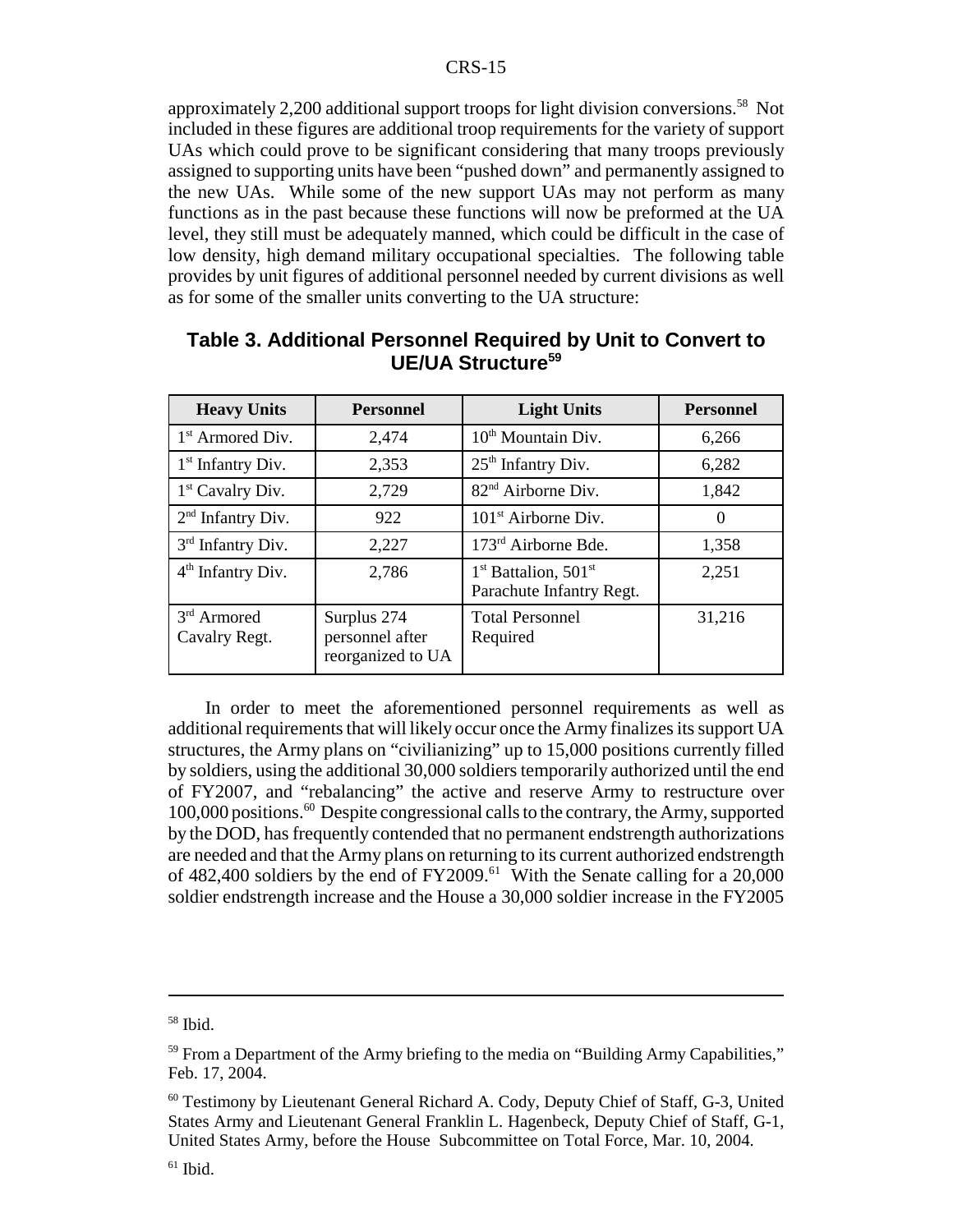#### CRS-16

Defense Authorization Bill, some experts believe that the Army will almost certainly see an increase to their endstrength, despite their current objections.<sup>62</sup>

Some analysts suggest that the Army may not be able to meet the personnel requirements for the new units of action. In testimony before the House Armed Services Committee, General Richard Cody, the Deputy Chief of Staff of the Army, reportedly stated that Army planners had estimated that would require an additional 9,000 specialists to man the Army's new Reconnaissance, Surveillance and Target Acquisition units and its new unmanned aerial vehicle (UAV) units - - both critical units found in Armored and Infantry UAs as well as SBCTs.<sup>63</sup> Other reports also indicate that the Army may be facing widespread personnel shortages throughout their ranks. According to one report, units returning from Iraq have shown "some alarming drops in re-enlistment, particularly amongst mid-career sergeants who form the backbone of the Army."64 The former commandant of the Army War College, retired Major General Robert Scales, refers to this as "the canary in the coal mine" and noted that the disappearance of the professional noncommissioned officer corps broke the Army in Vietnam.<sup>65</sup> There also appears to be shortages in the officer corps. According to an internal Army memorandum "the Army is short approximately 30% of its infantry officers in the grades of branch-qualified captains and above because of rapid transformation and expansion."66 Experts also believe that it is difficult to predict future shortages while the Army maintains its "Stop Loss Program," which is keeping soldiers in service longer than their duty obligations. Some suggest that if and when "Stop Loss" is rescinded, that there could be a significant exodus of soldiers and officers, primarily in the lower and middle grades.

#### **What Additional Equipment Will be Required?**

The Army is presently equipping the Current Force and developing the FCS for the Future Force. In terms of the Current Force, Army officials do not yet have precise figures on what additional equipment will be required for the modular redesign, largely due to the fact that many of the various supporting UA structures have not yet been determined. Army officials did, however, offer some general observations about equipping the Current Force:

- The primary equipment shortage will likely be wheeled vehicles of all classes — ranging from the high mobility, multi-wheeled vehicle more commonly known as the HMMWV to larger capacity trucks;
- Additional M-2 and M-3 variant Bradley Fighting Vehicles will also be required to equip Armored UAs;

 $65$  Ibid.

 $62$  Richard Simon, "Senate Gives OK to Defense Bill that Conflicts with the House's Version," *Los Angeles Times,* June 24, 2004.

<sup>63</sup> Esther Schrader, "Pentagon Outlines Troop Rotation Plan for Iraq," *Los Angeles Times,* July 8, 2004.

<sup>64</sup> Sydney J. Freedberg, Jr., "A Military Stretched Thin," *National Journal,* June 26, 2004, p. 6.

<sup>&</sup>lt;sup>66</sup> From the Infantry Senior Leader Update given by LTC Lee Fetterman, U.S. Army Infantry Branch Assignments Office, June 2004.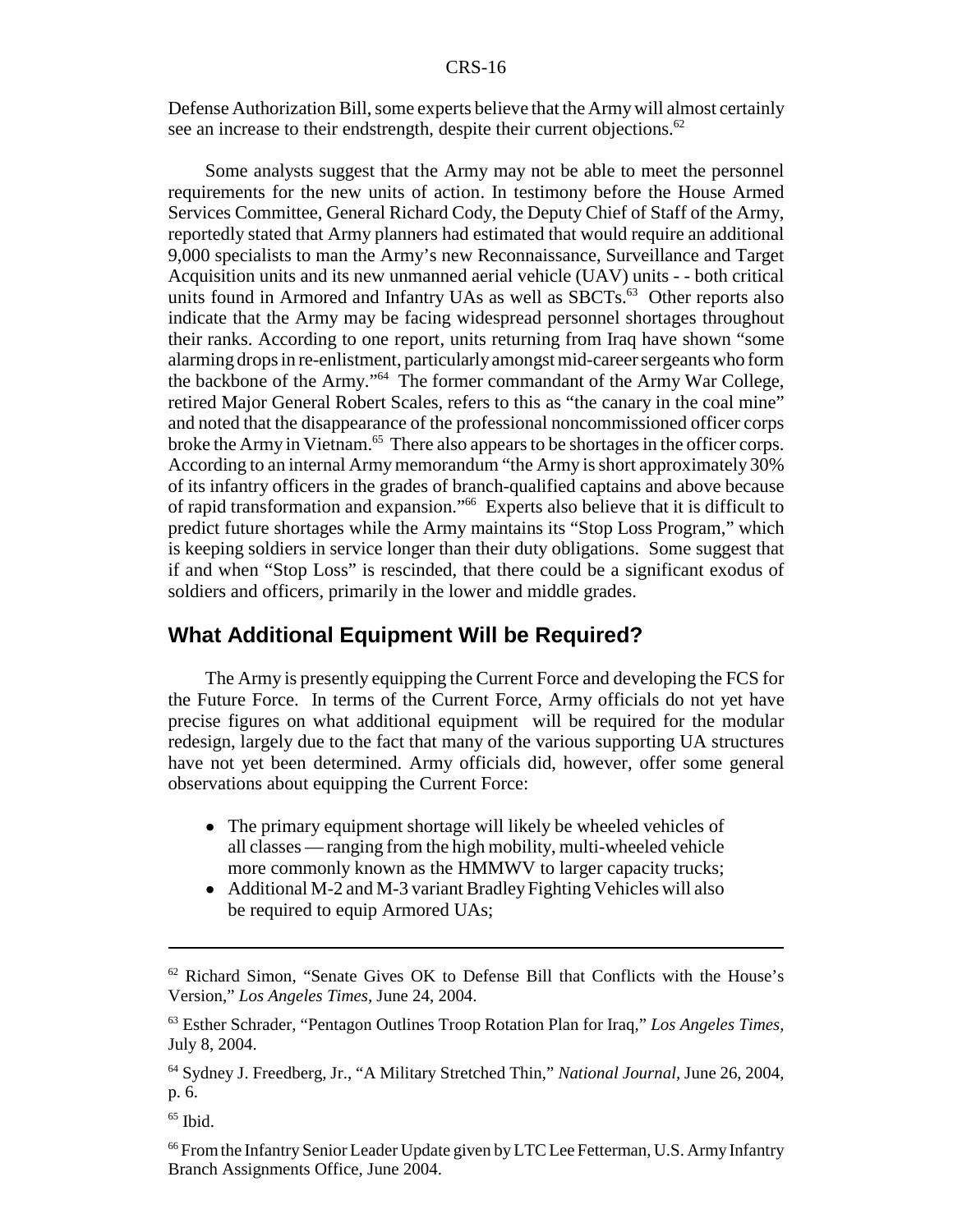- The Army will likely have a surplus of M-1 Abrams tanks due to the de-activation of some armor battalions;
- Additional unmanned aerial vehicles (UAVs) will also be required; and
- A significant amount of command, control, and communications equipment will be required not only to outfit the new UAs but also to permit them to "plug in" at the joint level. Army officials stated that some equipment originally intended for the FCS program will likely be pushed down to UEs and UAs to meet this requirement.<sup>67</sup>

The Army plans to develop and field the FCS in increments with the initial operational capability (IOC) slated for December 2010 (one FCS equipped UA) with 15 UAs - - about a third of the active Army - - being FCS-equipped by 2020.68 The vast majority of the present systems and vehicles in both the UAs and SBCTs are intended to be replaced by the FCS. The FCS comprises a variety of 18 systems and the overall battle command network linking all FCS systems, and features an M-1 Abrams tank replacement, an M-2/M-3 Bradley infantry fighting vehicle replacement, and a replacement system for the Army's current M-109 self-propelled artillery system. The General Accounting Office suggests that the FCS program, as presently envisioned:

... is at significant risk for not delivering the required capability within the budgeted resources. Three-fourths of FCS' needed technologies were still immature when the program started. The first prototype of FCS will not be delivered until just before the production decision. Full demonstration of FCS' ability to work as an overarching system will not occur until after production is begun. This demonstration assumes complete success - - including delivery and integration of numerous complementary systems that are not inherently part of FCS but are essential for FCS to work as a whole. $^{69}$ 

The Army reportedly acknowledges that risk involved with the FCS program and that the program's approach and schedule could change.<sup>70</sup> According to the CSA, General Schoomaker, "the toughest part of the program will be assembling the network that ties the system of systems together, and that ultimately, the program is going to require "extraordinary" management."71 Some analysts suggest that potentially increasing operational and resource requirements associated with the GWOT and the program's acknowledged overall risk will likely result in either scaling back the FCS to a smaller, less ambitious program or extending the program's timeframe until critical technologies, including those associated with the FCS network, mature to the point where overall program risk becomes more manageable.

 $67$  From a May 27, 2004 meeting with the Army Staff's G-8 Force Development Office to discuss the Army's brigade redesign program.

<sup>&</sup>lt;sup>68</sup> Testimony of Paul L. Francis, Director of Acquisition and Sourcing Management, United States General Accounting Office before the House Subcommittee on Tactical Air and Land Forces, April 1, 2004, p. 1.

 $69$  Ibid.

<sup>70 &</sup>quot;House Moves to Double Stryker Budget in Effort to Help Reset the Force," *Inside the Army,* June 21, 2004.

 $71$  Ibid.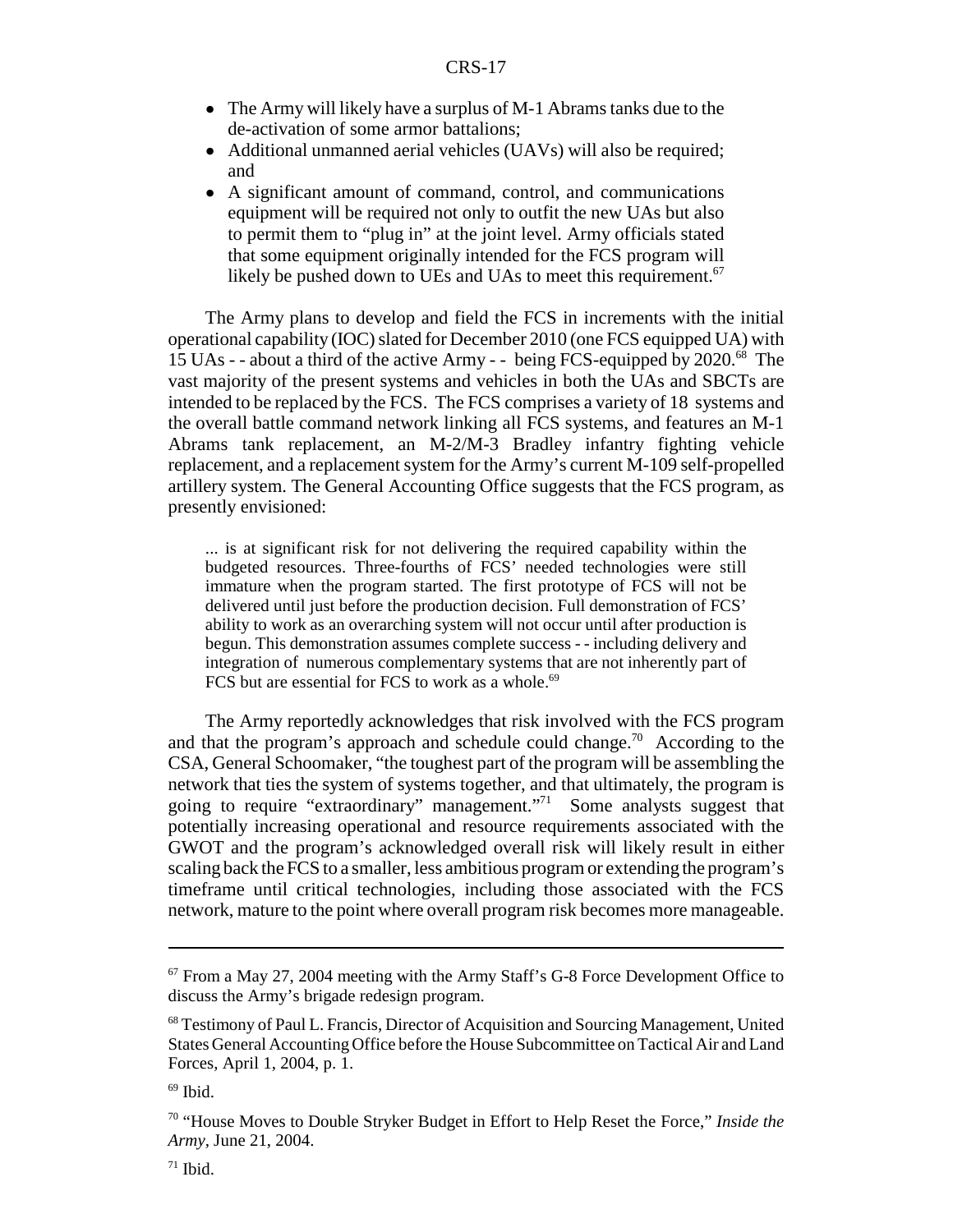Other experts contend that the FCS is likely to be converted to a test bed for technologies that can be "spun off" into the current force.<sup>72</sup> Recent Army testimony to Congress has reportedly indicated that the FCS program will take longer than planned and the program will be delayed by two to four years.<sup>73</sup> While some experts believe that this delay, the program's second to date, is of no serious cause for concern and reflects prudent risk management, others suggest that it is symptomatic of an overly-ambitious program.

#### **Where Will These Units be Located?**

While some experts assume that the redesigned UEs and UAs and supporting UAs will be located at their present duty stations, Administration efforts underway to re-examine the world-wide posture of U.S. military forces suggest that this may not be the case. In early 2003, the Administration reportedly "accelerated" an ongoing DOD review of the military's basing structure, often referred to as the "Global Defense Posture"study, designed to look at the possibility of realigning the large concentrations of forces in Europe and Asia. While no formal plan results have been approved, the plan reportedly calls for the establishment of smaller, skeletontype bases, at various points throughout the world where smaller units can be rotated through on a periodic basis in order to provide a quick response to current and potential areas of conflict, and also so the U.S. can deepen military ties with new allies in Eastern Europe, Central Asia, Africa, and Southwest Asia.74 As part of this plan, sizeable contingents of troops now based in Germany, Japan, and South Korea would reportedly be withdrawn, with some forces going to other overseas posts and with some coming home to posts in the United States.<sup>75</sup> Some analysts argue that the ongoing war in Iraq will make it difficult to realign forces geographically in any predictable manner.76 Others suggest that many U.S. bases are unprepared to handle the housing and training needs of the thousands of soldiers and their families who would be brought back from overseas and it could take as long as ten years, for example, to bring two divisions from Germany back to the United States.<sup>77</sup>

Although a major objective of the Global Posture Review is to station forces where they can respond more quickly to global conflicts, a May 2004 Congressional Budget Office (CBO) Study, "Options for Changing the Army's Overseas Basing," states:

Restationing Army forces would produce, at best, only small improvements in the United State's ability to respond to far-flung conflicts. The reason is that

<sup>72</sup> Sydney J. Freedberg Jr., "A Military Stretched Thin," *National Journal,* June 26, 2004, p. 4.

<sup>73</sup> Jonathan Karp and Greg Jaffe, "Army Plans to Postpone Modernization Program," *Wall Street Journal,* July 14, 2004, p. 7.

<sup>74</sup> Bradley Graham, "U.S. May Halve Forces in Germany," *Washington Post,* Mar. 25, 2004, p. 1.

 $75$  Ibid.

<sup>76</sup> Esther Schrader, "Iraq Conflict Disrupts U.S. Plans for Military," *Los Angeles Times,* June 15, 2004.

 $77$  Ibid.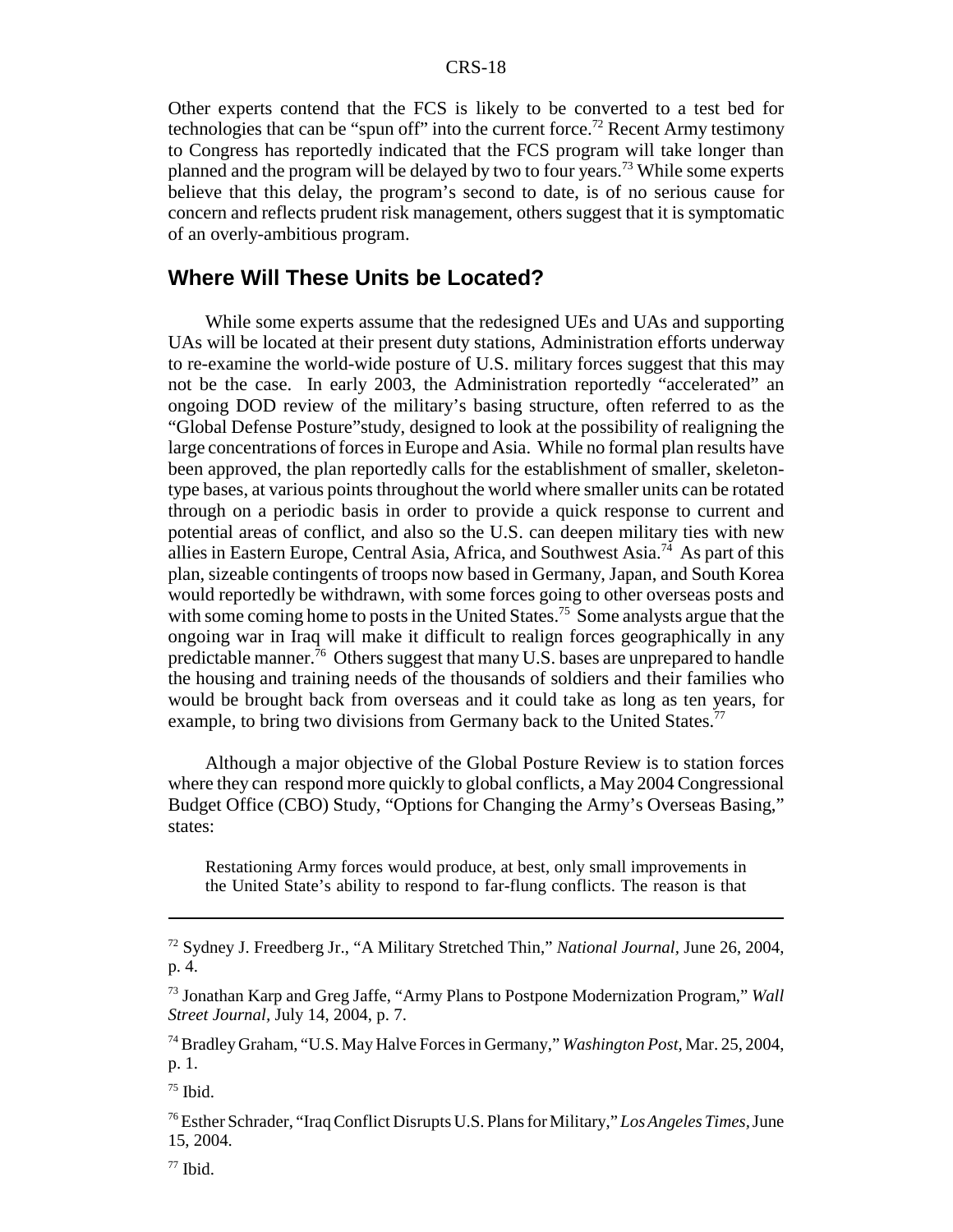deploying Army units to many potential trouble spots from the likely locations of new bases would not be significantly faster than deploying them from current bases.78

According to Army officials, as part of the Global Defense Posture study and also to accommodate the additional UAs, the Army is involved in an extensive survey of all U.S. domestic and overseas bases, as well as other potential foreign sites, as possible sites for the realignment of the new modular  $\text{Army.}^{79}$  Army officials have also looked at the possibility of co-locating UAs at U.S. air and naval bases as a means of speeding their deployment in the time of crisis.<sup>80</sup> Also impacting on the Army's basing decisions is the 2005 round of base closures under the base realignment and closure (BRAC) law authorized by Congress in 2001.<sup>81</sup> The House has voted to delay base closings until 2007 which could be beneficial to Army planners as they try and determine where forces will be stationed.<sup>82</sup> It is not known if the Army has finalized or gained approval for their basing plans for the redesigned Army, but experts say that it is unlikely that this will happen before the Global Defense Posture study has been approved.

# **Restructuring and Stabilizing the Force**

#### **Other Critical Army Initiatives**

The Army has two other concurrent initiatives underway which have been described as "critical enablers" in the Army's brigade-centric reconfiguration - restructuring and stabilizing the force. Both initiatives involve substantial policy, organizational, and personnel changes from FY2004 - FY2009 and some observers contend that these two initiatives may be more be difficult to achieve than the creation of 10 to 15 additional brigade-sized units.

#### **Restructuring the Force**

In what the Army describes as its "most significant restructuring in 50 years," the Army is presently converting a number of units deemed less relevant to the GWOT into units more appropriate to the types of operations ongoing in Iraq and Afghanistan. This change involves over 100,000 active and reserve personnel and involves decreasing certain types of units while increasing others as described in the following table:

<sup>78</sup> Congressional Budget Office, *Options for Changing the Army's Overseas Basing*, May 2004, summary.

 $79$  From a May 27, 2004 meeting with the Army Staff's G-8 Force Development Office to discuss the Army's brigade redesign program.

 $80$  Ibid.

<sup>81</sup> See P.L. 107-107 Sections 3001 - 3007. For more detailed information on BRAC, see CRS Report RL32216, *Military Base Closures: Implementing the 2005 Round*, by David E. Lockwood.

 $82$  Ibid.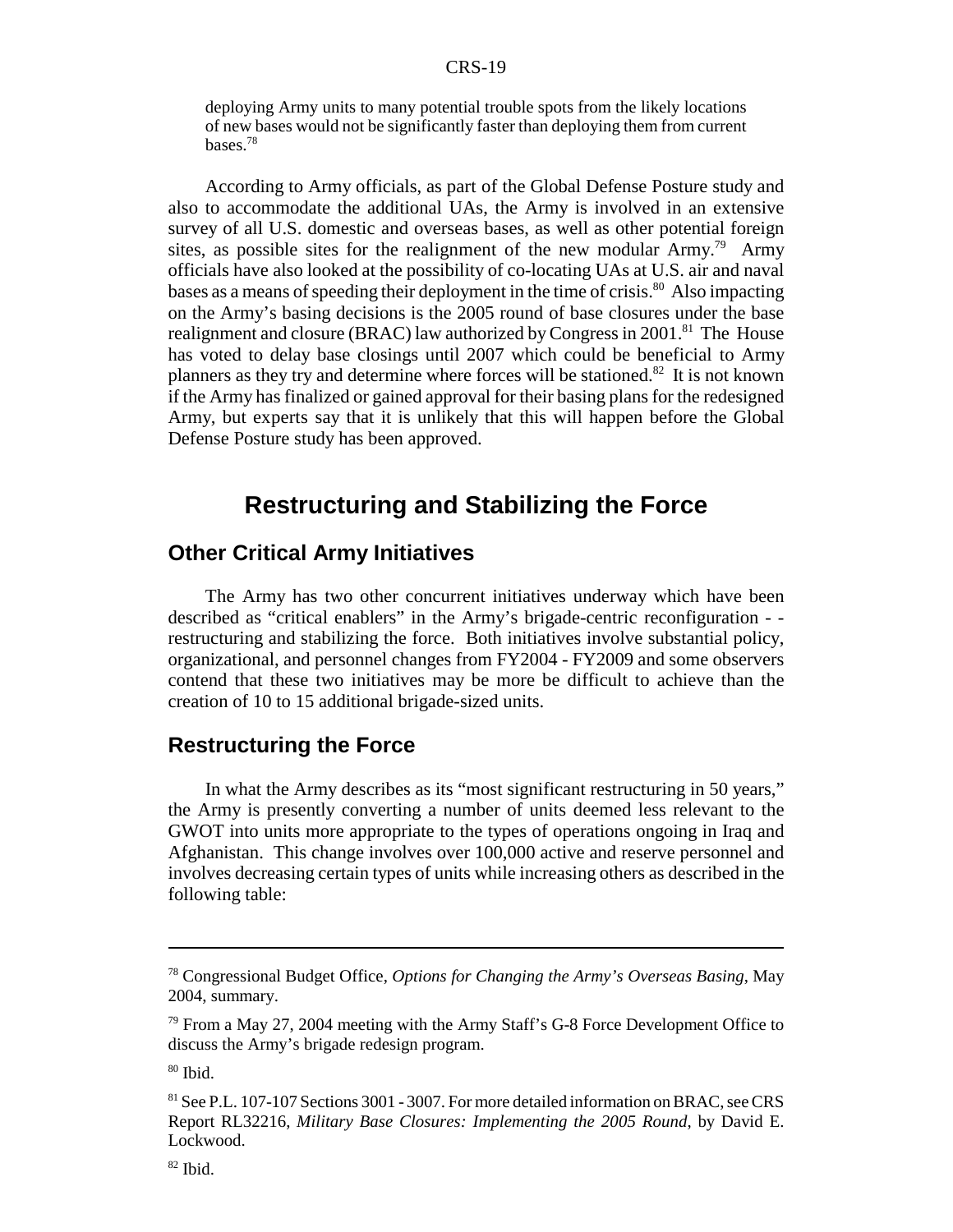| <b>Decrease</b>            | <b>Increase</b>                        |  |  |
|----------------------------|----------------------------------------|--|--|
| 36 - Field Artillery Units | 149 - Military Police Units            |  |  |
| 10 - Air Defense Units     | 16 - Transportation Units              |  |  |
| 11 - Engineer Units        | 9 - Petroleum/Water Distribution Units |  |  |
| 19 - Armor Units           | 8 - Civil Affairs Units                |  |  |
| 65 - Logistic Units        | 4 - Psychological Operations Units     |  |  |
|                            | 11 - Biological Detection Units        |  |  |

# **Table 4. Restructuring of Units, FY2004 - FY2009 83**

The Army's rationale for this initiative is to:

- Divest itself of Cold War structure to better fight the war on terrorism. The Army intends to capitalize on joint force air superiority and the demonstrated capability of joint precision munitions by decreasing the number of field artillery, armor, and air defense units.
- Relieve stress on high demand units. This plan calls for increasing the number of active and reserve military police, civil affairs, and psychological operations units which have often been cited as being some of the most in demand and frequently deployed units over the past decade.
- Improve the readiness and deployability of units. Many units are not fully manned in certain specialty areas and this restructuring could permit the Army to man more units at their authorized levels.
- Military to civilian conversions. By converting selected headquarters positions from military to civilian, the Army hopes to free up additional soldiers to man units.<sup>84</sup>

While many analysts agree with the Army's rationale and intent, some question how achievable this initiative is. Some suggest that the Army is oversimplifying the process of restructuring these units to create new units. One question posed by analysts is that of retraining of soldiers. It is not unreasonable to assume that some type of formal retraining is going to be required to convert, for example, a former armor soldier into a military police soldier. Non-commissioned officers and officers will also probably require some retraining in their new occupational specialties. There does not appear to be a comprehensive plan on how these 100,000 plus soldiers will be retrained and what the associated costs and resources will be. Army officials acknowledge that there are a number of challenges to this restructuring initiative, including soldier retention issues and the ability to produce enough

<sup>&</sup>lt;sup>83</sup> From a Department of the Army briefing to the media on "Building Army Capabilities," Feb. 17, 2004.

 $84$  Ibid.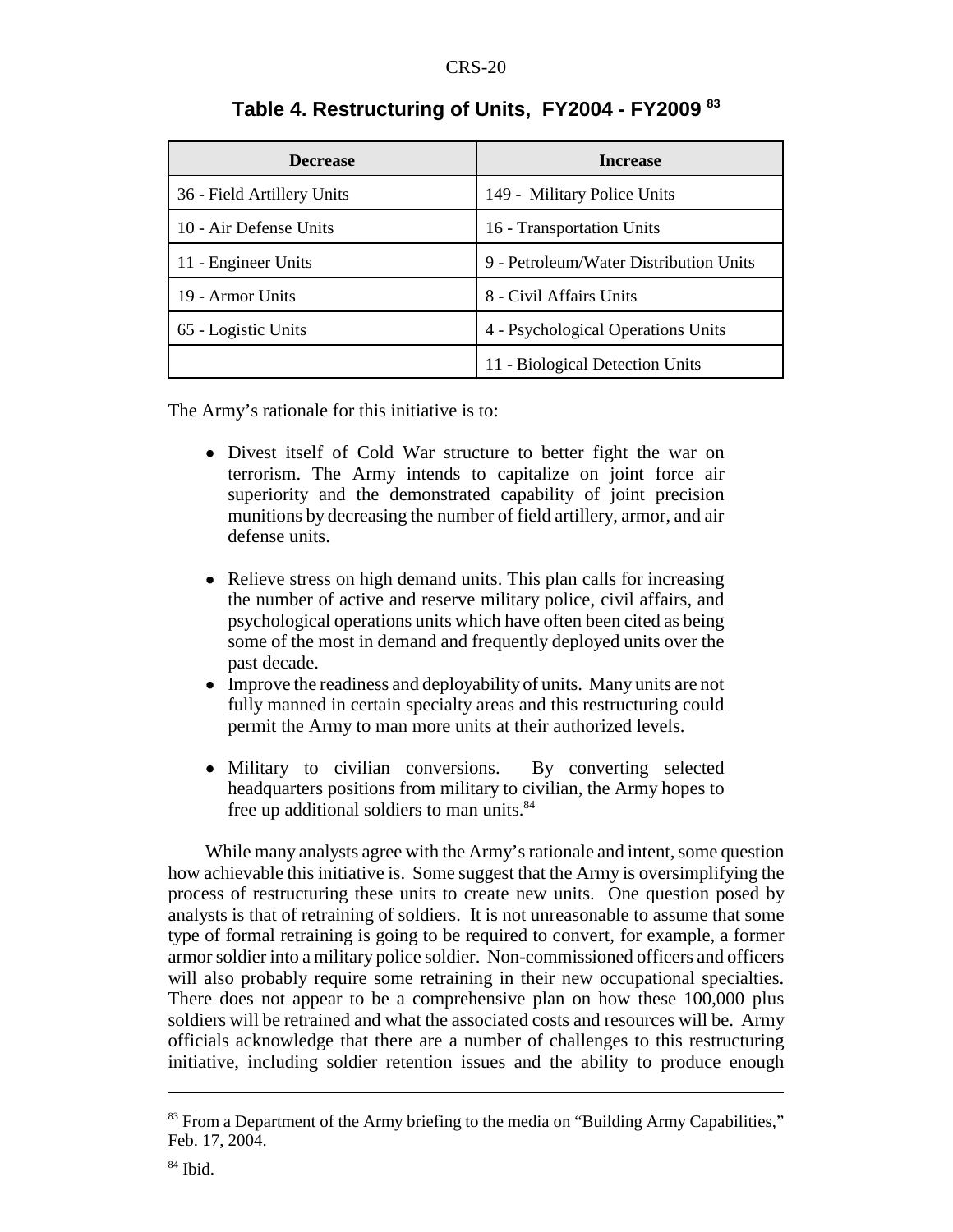qualified specialists and leaders to man these new units.<sup>85</sup> This being the case, it may not be possible to fully activate all the new types of units depicted in Table 4, but these numbers remain the Army's overall goal.

#### **Stabilizing the Force**

According to the Army, force stabilization consists of two components, home basing and unit-focused stability. Under home basing, soldiers will stay at their base for six to seven years which is at least double the current three year average.<sup>86</sup> The Army hopes that this will not only increase unit cohesion by having soldiers work and train together longer, but also provide their families with some stability and allow them to keep their children in the same school longer, or perhaps buy a home and establish some roots in their local community.  $^{87}$  Army officials plan on sending soldiers to professional education courses during this six to seven year tour, but having them return to their bases, as opposed to the current practice of sending them on to other assignments. Initially, this plan will reportedly not apply to tours in Korea (one year unaccompanied) or Europe (three years accompanied).<sup>88</sup>

Unit-focused stability is intended to permit soldiers to "arrive, train, and serve together for approximately 36 months."89 During this 36 months, soldiers can expect at least one operational deployment (to Iraq or Afghanistan, for example) for six to twelve months.<sup>90</sup> The Army hopes that this policy will enhance unit cohesion, improve training, and create more deployable units. <sup>91</sup>

The Army reportedly acknowledges that this will be a major "cultural change" for the Army which has, in the past, discouraged soldiers from "homesteading" or staying at a base for more than a couple of years.<sup>92</sup> Some analysts suggest that in addition to overcoming cultural issues that the Army will need to make a substantial and permanent commitment to changing the Army's training policies, professional education program, and personnel management policies which have their roots in the post World War II era.<sup>93</sup> Some experts suggest that while this sounds relatively easy - - merely a matter of changing policy - - that there are numerous second and third

<sup>90</sup> Ibid.

 $91$  Ibid.

 $93$  Ibid.

 $85$  Ibid.

<sup>86</sup> Testimony by Lieutenant General Richard A. Cody, Deputy Chief of Staff, G-3, United States Army and Lieutenant General Franklin L. Hagenbeck, Deputy Chief of Staff, G-1, United States Army, before the House Subcommittee on Total Force, March 10, 2004.

<sup>87</sup> Thomas E. Ricks, "Army Says Soldiers Will Change Bases Less," *Washington Post,* Feb. 10, 2004, p. 1.

<sup>88</sup> Ibid.

<sup>89</sup> Testimony by Lieutenant General Richard A. Cody, Deputy Chief of Staff, G-3, United States Army and Lieutenant General Franklin L. Hagenbeck, Deputy Chief of Staff, G-1, United States Army, before the House Subcommittee on Total Force, Mar. 10, 2004.

<sup>92</sup> Thomas E. Ricks, "Army Says Soldiers Will Change Bases Less."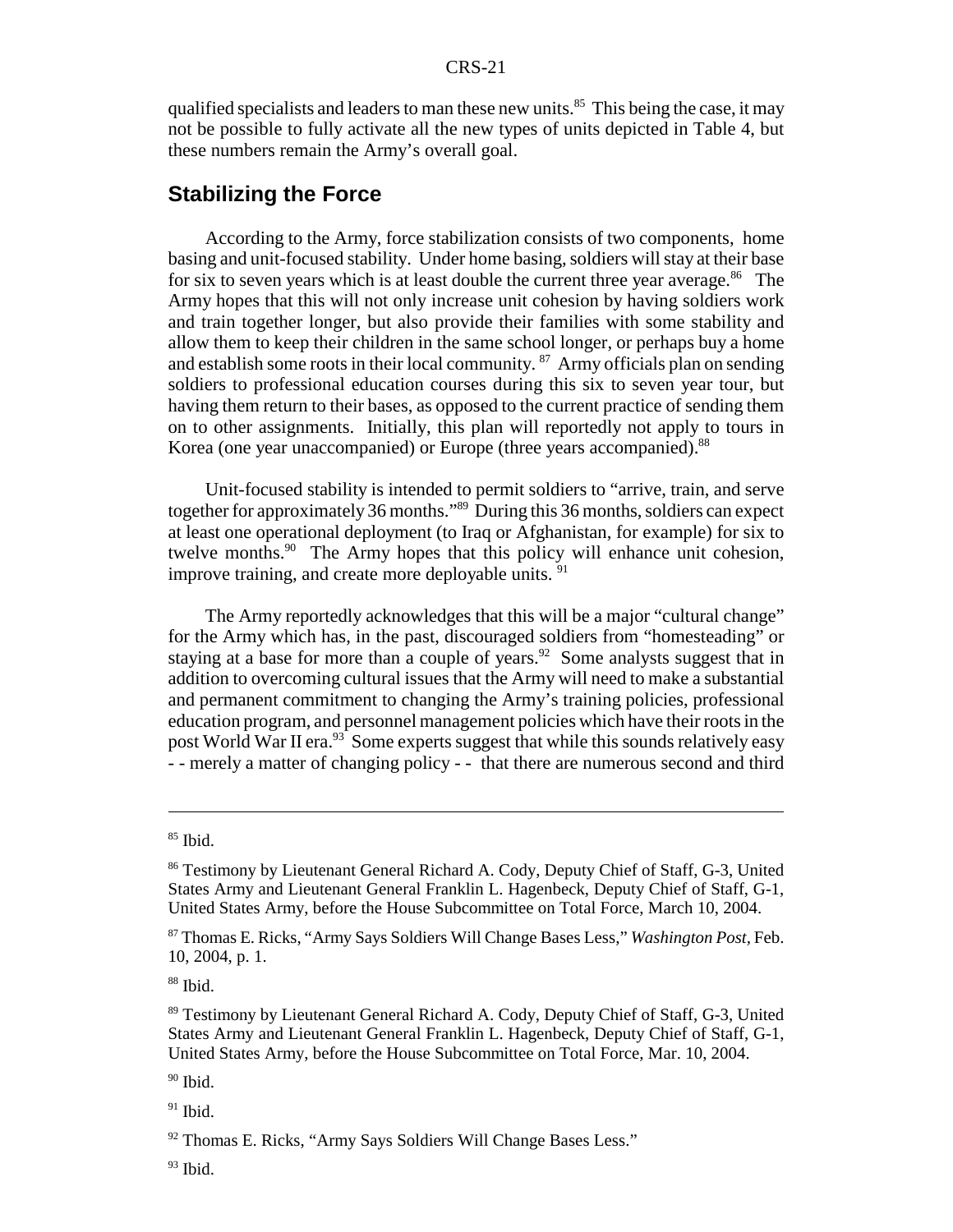order effects for not just the Army bases and training centers involved, but also local communities near these installations. Such changes (depending primarily on an increase or decrease of soldiers and their families on a base) could have positive or adverse effects on local economies, housing, utilities and services, and local schools.

# **Cost Considerations**

In his opening statement on March 11, 2004, during a Senate subcommittee hearing on Army Transformation, Senator Joe Lieberman, the Ranking Member, stated that the cost of creating 15 additional active duty brigades was estimated to be "over \$20 billion."94 According to publically available information, the Army has estimated this cost from FY2004 to FY2007 as \$ 12.4 billion broken down as follows:

| Category                            | <b>FY2004</b> | <b>FY2005</b> | <b>FY2006</b> | <b>FY2007</b> |
|-------------------------------------|---------------|---------------|---------------|---------------|
| Manning                             | \$208         | \$375         | \$918         | \$1,693       |
| Equipment <sup>a</sup>              | \$232         | \$1,596       | \$2,085       | \$1,650       |
| Training <sup>a</sup>               | \$83          | \$300         | \$594         | \$458         |
| Facilities <sup>a</sup>             | \$45          | \$341         | \$355         | \$320         |
| Operations and Support <sup>b</sup> | \$16          | \$237         | \$512         | \$408         |
| TOTAL \$ (M)                        | \$584         | \$2,849       | \$4,464       | \$4,529       |

**Table 5. Costs to Build 48 Brigade Units of Action<sup>95</sup>**

**Notes**:

a. One time investment costs.

b. Operations and Support (O&S) costs including payments for salaries, fuel, maintenance, and many other types of recurring expenses. O&S spending is often associated with the maintenance of military readiness.

In addition, the Army would require \$10.6 billion through FY2008- FY2011 to support the completion of the 48 active duty UAs, which puts the Army's figure at \$23 billion from FY2004 - FY2011.96

While this \$23 billion dollar figure may be a reasonable estimate on the cost of establishing 48 active duty UAs, some analysts worry that many people assume that this is the total price tag for the total Army's redesign, which is not the case. This estimate does not include costs for the National Guard's conversion of its brigades. It is also not apparent that these figures include the conversion of ten division

<sup>&</sup>lt;sup>94</sup> Hearing of the Subcommittee on Airland of the Senate Committee on Armed Services, Subject: Army Transformation in Review of the Defense Authorization Request for FY2005 and the Future Years Defense Program, Mar. 11, 2004, p. 7.

<sup>&</sup>lt;sup>95</sup> From a Department of the Army briefing to the media on "Building Army Capabilities," Feb. 17, 2004.

 $96$  Ibid.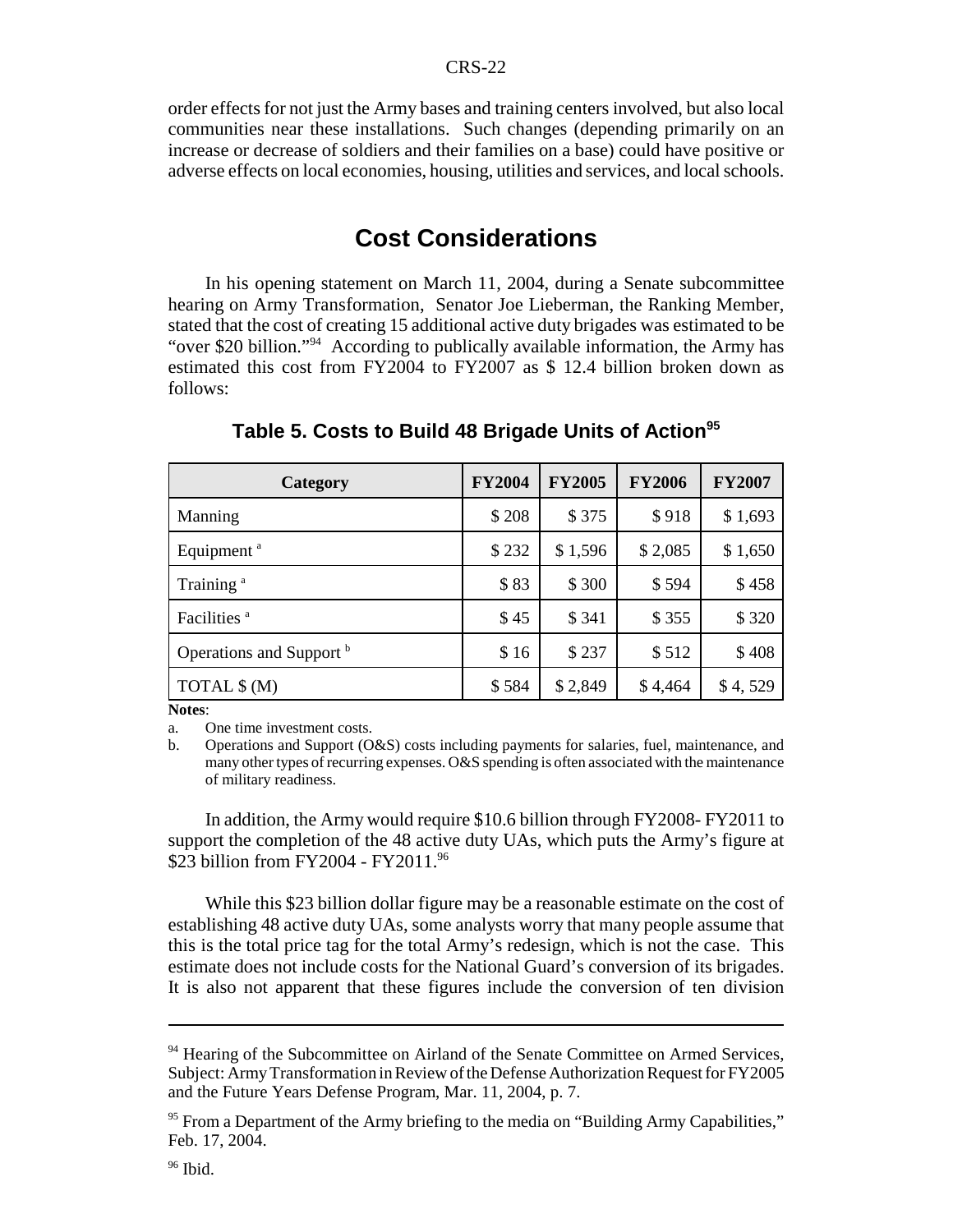headquarters to UE "Xs", and current corps and higher level headquarters into UE "Ys". Also of concern to some experts is the cost of converting support units not covered in the UA conversion. In addition, it is not clear what the costs will be for redesign and rebalancing the force and the Army's stabilization program. There is also concern of other related costs of modifying the institutional Army, as well as expanding posts to meet the needs of additional units. Some experts suggest that some of these initiatives will result in eventual costs savings as opposed to additional costs but there are few details currently available. Even if there are considerable costs savings, some experts suggest that the overall cost (excluding the FCS program) associated with the Army's modular redesign and associated initiatives are well beyond \$23 billion. Perhaps in recognition that not all costs have been adequately addressed, the Senate Armed Services Committee in Senate Report to the Defense Authorization Bill, S. 2400, S.Rept. 108-260, directs the Secretary of the Army to:

... submit a report at the time of the submission of the fiscal year 2006 budget request, which updates the Army's modernization plan, including the strategies for resetting the rotational force and sustaining required levels of readiness, reorganizing the Army in a modular design, and equipping that reorganized force. The modernization plan will also contain detailed schedule and cost estimates for implementing those strategies.

The Army Campaign Plan assumes that "the Army base budget will remain at least at current levels through FY 07."<sup>97</sup> Supplemental funding will be available for new and ongoing contingency operations, and a portion of building up to 15 additional active component brigades."98 Some have criticized the Army's plan to fund these initiatives purely through supplementals and the reprogramming of funds, suggesting that this strategy absolves the Army of the responsibility to conduct detailed planning, cost estimates that are part of the normal defense budgeting process.

# **Oversight Issues for Congress**

#### **Necessity of Redesign**

Although the Army has initiated its redesign, restructuring, and stabilization program, Congress may wish to further examine the necessity of these efforts. Some analysts and members of Congress suggest that adding two more divisions to the active duty force structure would also address the issue of broadening the Army's force pool and would avoid the turbulence and costs associated with redesigning the Army's 10 existing active duty divisions. Others propose that the Army could develop units that focus on post- conflict security and reconstruction, which could free up combat formations that are presently conducting those operations in Iraq and Afghanistan. Some analysts suggest that a hybrid solution, incorporating aspects of all three proposals might also be of benefit to the Army. Congress might benefit

 $97$  "The Army Campaign Plan (Unclassified)," Department of the Army, Mar. 31, 2004, p. 5.

 $98$  Ibid.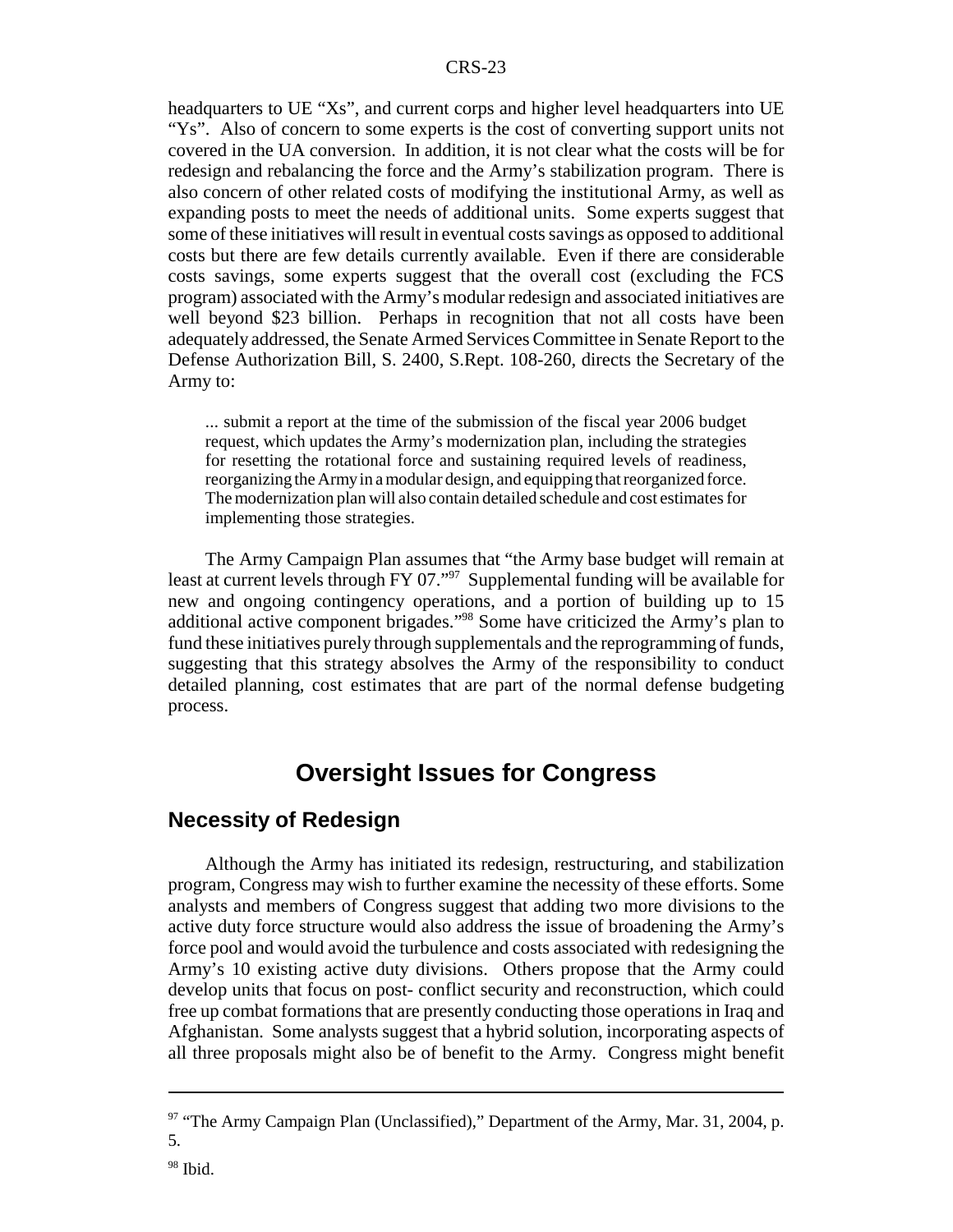from examining all proposals "side by side" looking at their merits and costs, as opposed to focusing solely on the Army's current plan.

#### **Adequacy of Plans and Cost Estimates**

Congress may wish to address the adequacy of the Army's overall plan and associated cost estimates. Research suggests that while the plans and costs associated with active duty combat brigade redesign may be well represented, other aspects of redesign, restructuring, stabilization, and basing are not. More specifically, these include the following.

**National Guard and Army Reserve.** With the National Guard and Army Reserve reportedly making up over 40% of the troops in Iraq<sup>99</sup> as well as sizeable contingents elsewhere, many experts contend that the Army Reserve and National Guard are at last "full partners" with the active Army. While the National Guard and, to a lesser extent, the Army Reserve are included in the Army Campaign Plan and other Army planning documents, some analysts note that plans for modular redesign and force restructuring are much more ambiguous than those for the active Army. Army officials told the Senate Committee on Airland during a March 11, 2004, hearing that the Army was "working on inclusion" of the Guard as part of the transformation program.<sup>100</sup> In this same hearing, Senator Lieberman remarked that "we've seen no estimate for the cost of redesigning existing brigades in the Reserve components."101 Congress, having noted this inequity, may wish to further examine how and when the Army plans to restructure the National Guard and Army Reserve and the associated cost estimates for this effort.

**Supporting Units of Action.** While some detail exists on how Armored and Infantry UAs and SBCT s are being structured, manned, and fielded, not as much is known about Supporting UAs — particularly those that will fall outside of the UA/UE structure. These units, that in the past have been called "echelon above division" units, will also require personnel and equipment, and there will be costs associated with their redesign. It is also unclear if many of these units will be consolidated with other units or if, because of the re-design, they will no longer be required. In addition, it is not evident that many of these units have been placed on any sort of timeline for transition to their new configuration. In order to better understand the Army's total redesign plan and get a better understanding of potential costs, Congress might consider asking the Army to provide more detailed information on Supporting Units of Action.

**Future Combat System (FCS).** Army leadership acknowledges the inherent difficulty and risk associated with the FCS program as it exists today. Some experts have expressed skepticism that the Army will be able to achieve its overall programmatic aims. They point to former, less technologically ambitious, single

<sup>99</sup> Tom Squitieri and Dave Moniz, "Lawmakers: Troop Call-Ups Pose 'Alarm,'" *USA Today,* July 8, 2004, p. 9.

<sup>&</sup>lt;sup>100</sup> Hearing of the Subcommittee on Airland of the Senate Committee on Armed Services, *Army Transformation in Review of the Defense Authorization Request for FY2005 and the Future Years Defense Program*, Mar. 11, 2004, p. 16.

 $101$  Ibid. 4.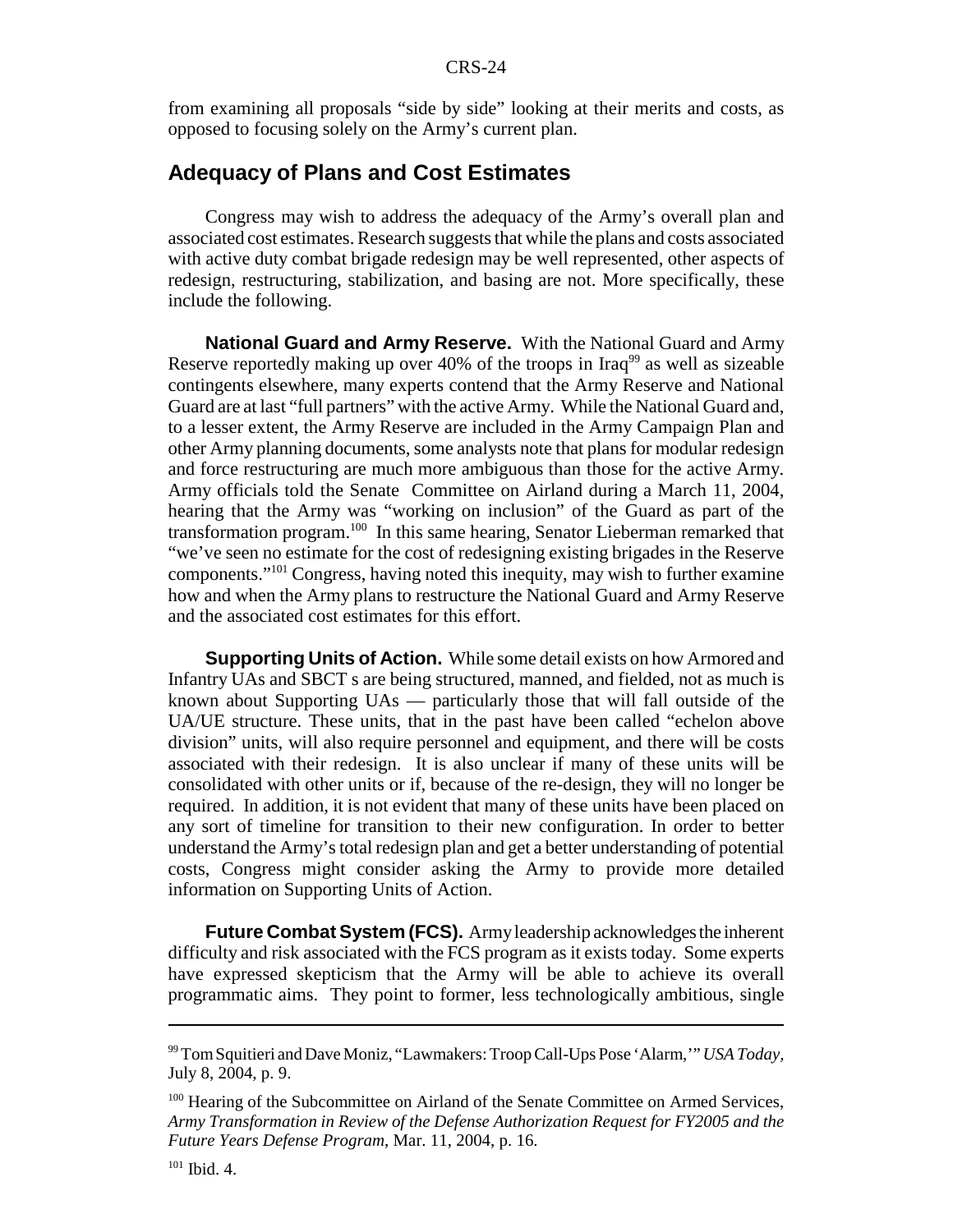system program terminations such as the Comanche helicopter and the Crusader selfpropelled artillery system and suggest that the 18 system FCS program may suffer a similar fate. Others suggest that the program's long timeline, combined with a large price tag, make it a prime target for reallocating its program funds to cover expenses incurred in the GWOT. If the FCS program does not reach fruition or is scaled back or even terminated, it has potentially significant consequences for the Army's plans for its Future Force. Congress may wish to consider asking the Army to examine a variety of possible end states for the FCS program short of full program implementation and comment on their likely impact on the Army and its ability to prosecute the GWOT and address potential future threats.

**Restructuring and Stabilizing the Force.** These two enabling initiatives, described as major cultural changes for the Army, will affect how the Army trains and how it functions on a day to day basis. Many components such as the institutional Army — its training base — and Army career patterns will likely change significantly. There are also a number of implications for Army families which could have some important impacts on soldier retention issues. In terms of second and third order effects, these initiatives could have both positive and negative impacts on communities surrounding Army bases. In all cases cited here, there will likely be issues and costs involved, although these issues and costs might be difficult to quantify at the moment. Congress may examine how these initiatives will be accommodated by the institutional Army and estimated costs associated with transforming how the Army trains its soldiers and officers. Other related topics for discussion could include restructuring and stabilization's potential impact on local communities.

**Basing the Forces.** The Army's final plan for basing its UEs and UAs both in the United States and overseas is still in development and will likely be influenced by the results of the Global Posture Review, the BRAC process, as well as political considerations arising from basing forces in new locations, and also from removing them from previous locations in Europe and Asia. No matter what the eventual outcome, there will likely be significant costs involved in terms of military construction, even for so called "skeleton bases" as well as a variety of other costs associated with expanding or downsizing military bases both at home and overseas. In addition, the benefits in terms of deployability for some of the new proposed overseas bases have been called into question and could be examined in greater detail prior to making any final decisions. Some believe that basing impacts on local communities also merits additional consideration as major changes at existing bases could have profound impacts on local communities. Congress may wish to examine these issues in greater detail before a final basing decision for the new modular Army is made.

#### **Active Duty Personnel and Equipment Shortages**

As previously discussed, the active Army may face personnel and equipment shortages as it transitions to a brigade-centric force. In addition, the Army may not be able to field all of the MP and Civil Affairs units that it intends to develop as it restructures over 100,000 personnel billets. These potential shortfalls in personnel and equipment may result in the Army fielding fewer active duty UAs than planned for as well as not having as many of the high demand units as anticipated. Congress